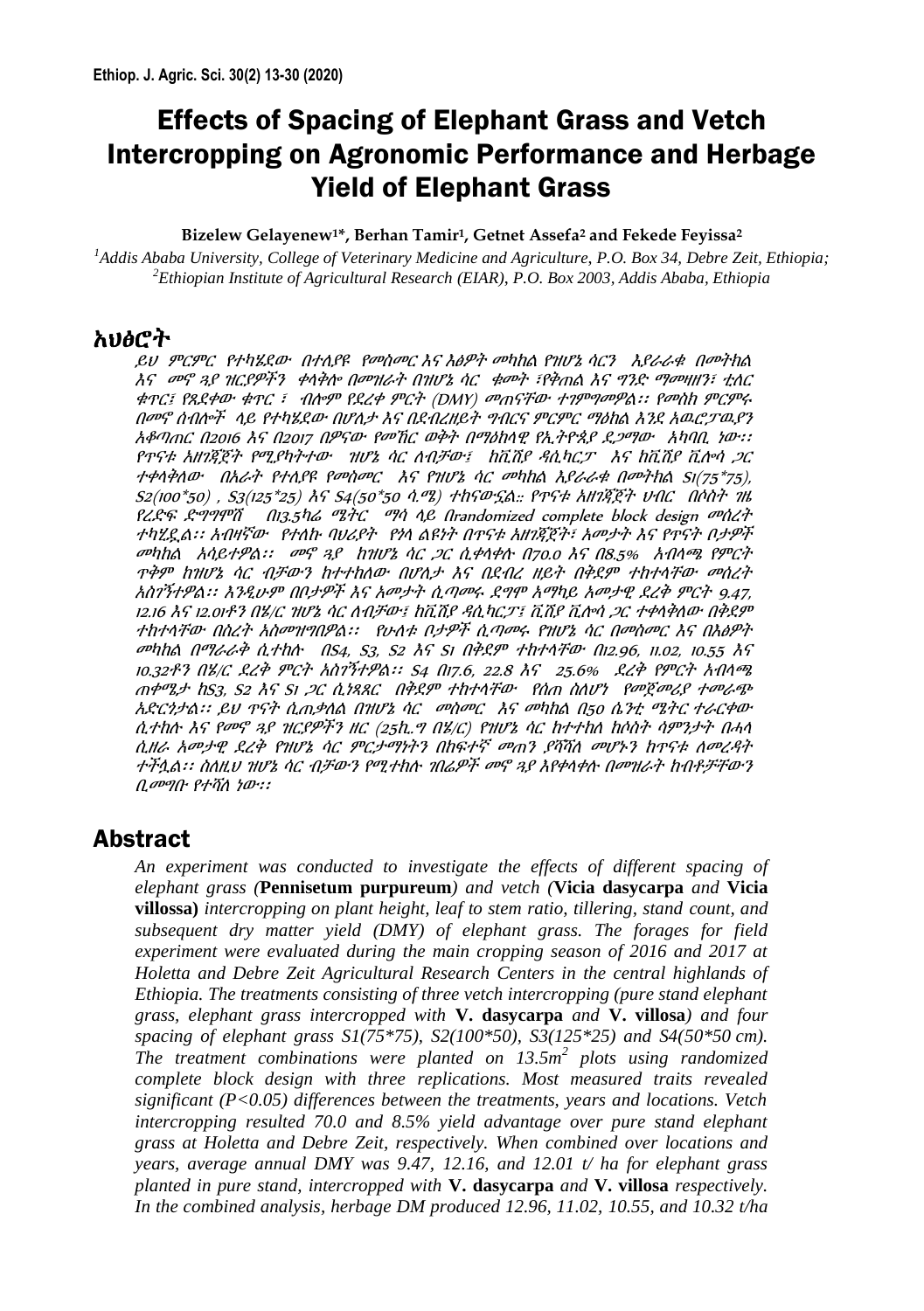*when planted at spacing of S4, S3, S2, and S1, respectively. S4 had 17.6, 22.8 and 25.6% higher DMY advantage when compared with S3, S2 and S1, respectively. In conclusion, vetch intercropping (at a seed rate of 25 kg/ha) three weeks after elephant grass establishment at inter and intra row spacing of 50 cm substantially improve annual DM yields of elephant grass. Hence, it could be advisable to be adopted by farmers who grow elephant grass in pure stands as livestock feed.*

## Introduction

Ruminant livestock production is constrained by chronic shortage of feed in most developing countries (Devendra and Leng, 2011). In Ethiopia, the main feed resources for livestock are natural pasture and crop residues, which are characterized by low quality to support sustainable animal production. The current trends also indicate that the existing grazing lands are heavily overstocked and shrinking from time to time due to expansion of cropping to nourish the rapidly increasing human population in the developing countries (Kechero, 2008). To improve the ever-increasing demand for animal products in developing countries like Ethiopia, options that enhance the supply of high quality livestock feed is a priority in feed resource development (Getnet, 2007).

Forages are certainly known as a cost effective feed rather than commercial concentrates. The substitution of forages to concentrates from 30 to 70% in dairy cattle diet could reduce up to 30% cost of production (Sanh *et al.*, 2002). Amongst the improved forage crops introduced in Ethiopia, elephant grass could play an important role in providing a considerable amount of quality forage, both for the smallholder farmers as well as intensive livestock production systems (Seyoum *et al*., 1998). It is propagated vegetatively using stem cuttings and root splits (Tessema, 2008) which usually vary across agro-ecologies (Getnet and Gezahagn, 2012). Yields of the grass vary depending on genotypes (Cuomo *et al*., 1996), edaphic and climatic factors, and management practice (Chaparro *et al.*, 1996). The main limiting factor of grasses is low protein supply. Forage grasses are commonly intercropped with legumes to produce high quantity of forage with more balanced nutrition for livestock feeding (Mwangi *et al*., 2002; Koc *et al*., 2013). Legumes increase soil nitrogen through their nitrogen fixation ranging from 32 to 115 kg/ha in symbiosis with rhizobium bacteria (Iannetta *et al*., 2016). This can in turn decrease subsequent fertilizer use for crops grown thereafter, a reduction between 23 and 31 kg N, ha (Preissel *et al*., 2015). Therefore, legume intercropping with grasses allow lower inputs through reduced fertilizer and pesticide requirements, and it contributes to a greater uptake of water and nutrients, increased soil conservation, increased efficiency of land use, enhancing the capture and use of light, controlling weeds, high productivity and profitability (Coll *et al*., 2012; Akman *et al*., 2013) compared to mono cropping systems.

Two vital components of technology for grasses are proper plant spacing and adequate nitrogen fertilization, which play a key role in the development of fast growing and profusely tillering grasses like elephant grass (Bilal *et al*., 2000). Plant spacing influence on total dry matter yield of elephant grass (Wijitphan *et al*., 2009). Despite the potential role of elephant grass as a source of forage, adequate studies have not been made on agronomic management practices such as different spacing of elephant grass and vetch intercropping which would help to improve its agronomic performance and herbage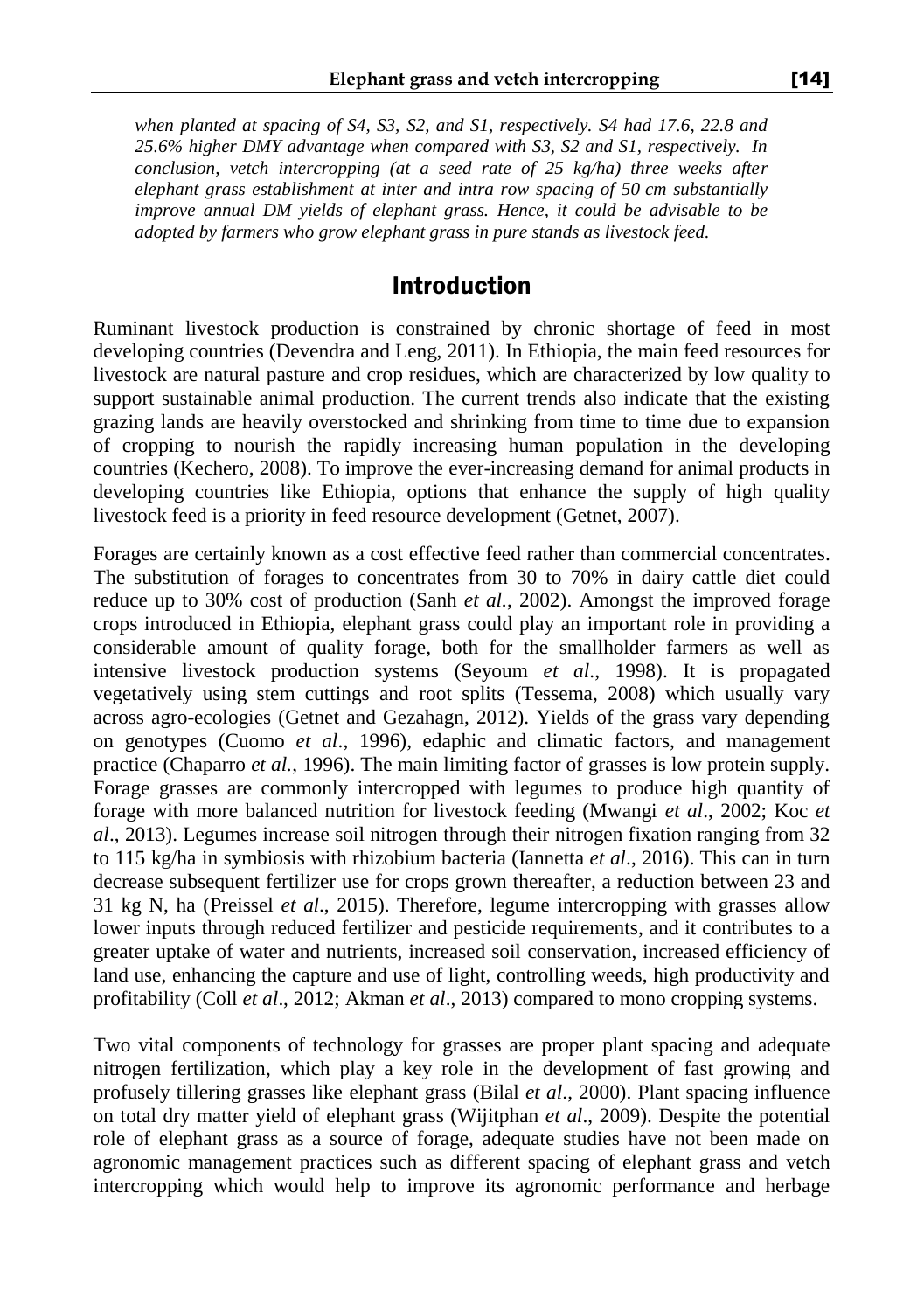productivity. Therefore, the objective of this study was to evaluate the effects of inter and intra row spacing of elephant grass and vetch intercropping on agronomic performance and subsequent dry matter yield of elephant grass in the central highlands of Ethiopia.

# Materials and Methods

#### Experimental locations

The experiment was conducted at Holetta and Debre Zeit Agricultural Research Centers of the Ethiopian Institute of Agricultural Research (EIAR). Holetta Research Center is situated at an altitude of 2400 meter above sea level (m.a.s.l.) between  $9^{\circ}$  00`N latitude and 38° 30`E longitude. The area has a bimodal rainfall where about 75% falls during the main rainy season (June to September) and the rest 25% during the short rainy season (February to May). Average maximum and minimum temperature of the area is  $23.6^{\circ}$ C and  $6.3^{\circ}$ C, respectively. The minimum temperature sometimes drops below zero when frost occurs during November to January (HARC, 2003). Debre Zeit Agricultural Research Centre is located at an altitude of 1850 m.a.s.l. between  $9^0$  N latitude and 39<sup>0</sup>E longitude. It also experiences a bimodal rainfall pattern with a long rainy season (June to October) and a short rainy season (March to May). Average maximum and minimum temperature of the area is  $26.8^{\circ}$ C and  $11.6^{\circ}$ C, respectively. The Long term (1971-2017) and the experimental period weather data of Holetta and Debre Zeit are shown in Figures 1 and 2. Prior to planting, representative soil samples were taken from the experimental fields using soil-sampling augur at a depth of 0 to 30 cm layer. The composite samples were analyzed for its physico- chemical analysis and presented in Table 1.

| Location   | pH   | Р.        | Texture |         |                | Textural | Soil  |      |      |          |          |
|------------|------|-----------|---------|---------|----------------|----------|-------|------|------|----------|----------|
|            |      | Available | Clay    | Sand    | Silt           | class    | N-    | ОC   | ОM   | CEC      | type     |
|            |      | (ppm)     | (%)     | $(\% )$ | $\frac{10}{6}$ |          | Total | (%)  | (%)  | (meg/100 |          |
|            |      |           |         |         |                |          | (9/0) |      |      | g soil)  |          |
| Holetta    | 5.19 | 6.45      | 66.66   | 19.16   | 14.26          | Clay     | 0.19  | 1.57 | 2.7  | 23.33    | Nitosol  |
|            |      |           |         |         |                |          |       |      |      |          |          |
| Debre Zeit | 6.24 | 25.45     | 61.67   | 22.5    | 15.83          | Clay     | 0.14  | 1.17 | 2.01 | 42.42    | Vertisol |
|            |      |           |         |         |                |          |       |      |      |          |          |

| Table 1. Physico-chemical properties of the soil experimental locations (depth 0-30 cm) |
|-----------------------------------------------------------------------------------------|
|-----------------------------------------------------------------------------------------|

*P = phosphorus; N = nitrogen; OC = organic carbon; OM= organic matter; CEC = cation exchange capacity; ppm = parts per million; meq = milli equivalent; g=gram*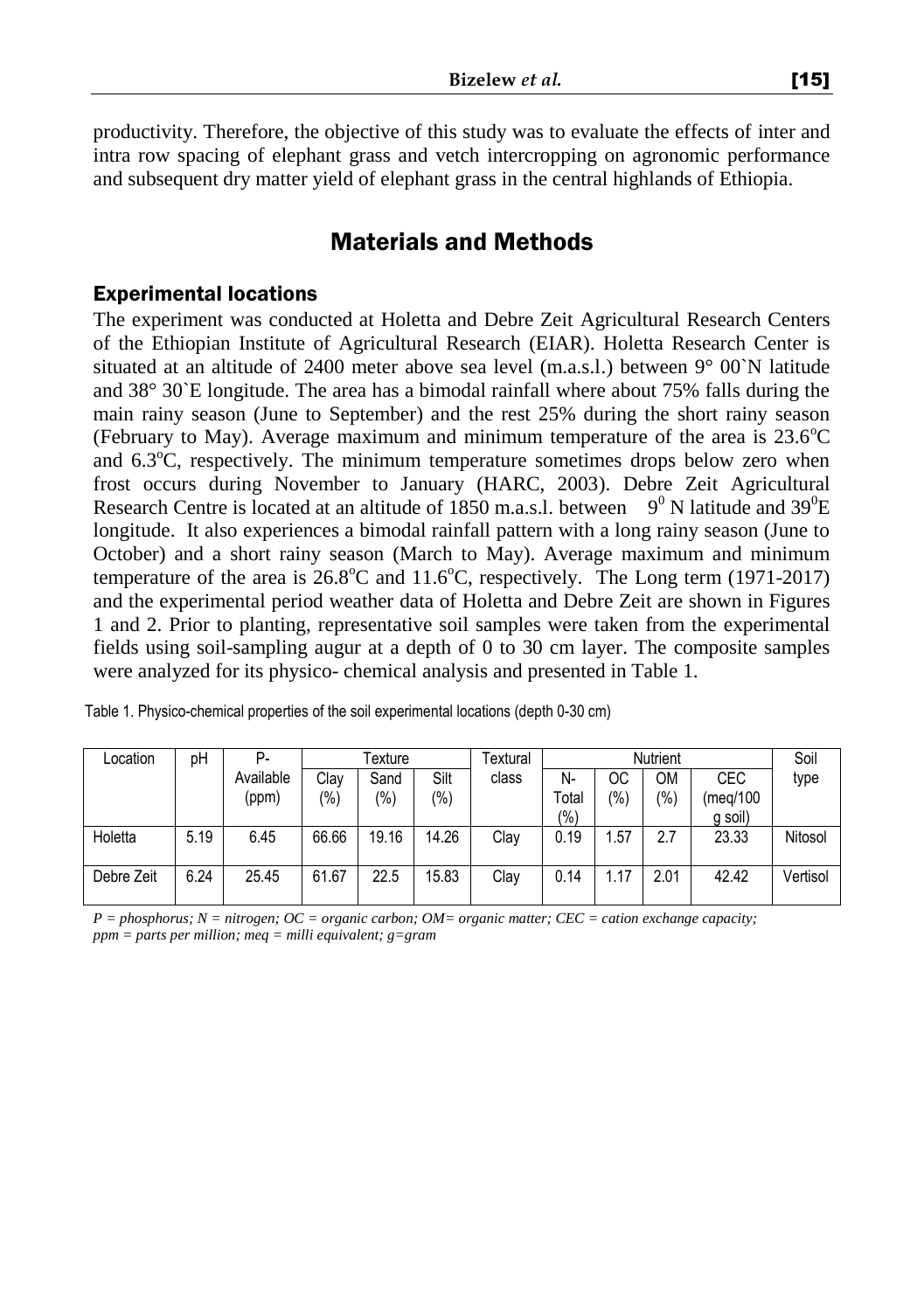

1a) Holetta



**1b) Debre Zeit**

Figure 1. Long-term average (LTA) (1971-2017) and during the experimental period (year 1 (2016) and year 2 (2017)) maximum and minimum air temperature (°C) at Holetta (1a) and Debre Zeit (1b)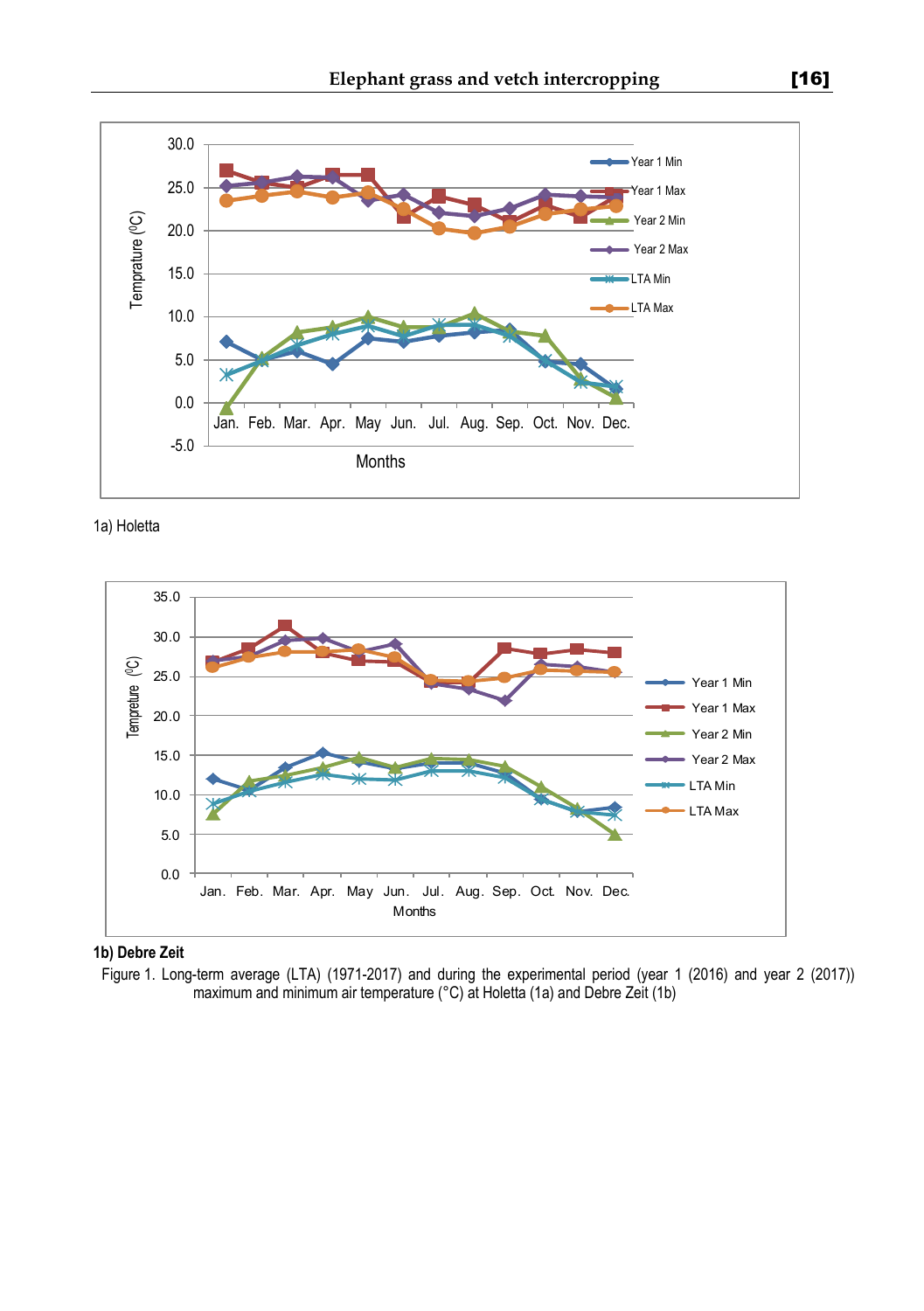

2a) Holetta



2b) Debre Zeit

Figure 2. Long-term average (LTA) (1971-2017) and experimental period (year 1 (2016) and year 2 (2017)) total annual rainfall (mm) and mean relative humidity (%) at Holetta (2a) and Debre Zeit (2b).

### Experimental design and treatments

The experiment was laid out in a Randomized Complete Block Design (RCBD) with three replications. The treatments were set in a 3x4 factorial arrangement as follows:

- a) Three intercropping/cropping methods
	- 1) Elephant grass (Accession No. 14984) pure stand
	- 2) Elephant grass intercropped with vetch *Vicia dasycarpa*
	- 3) Elephant grass intercropped with vetch *Vicia villosa*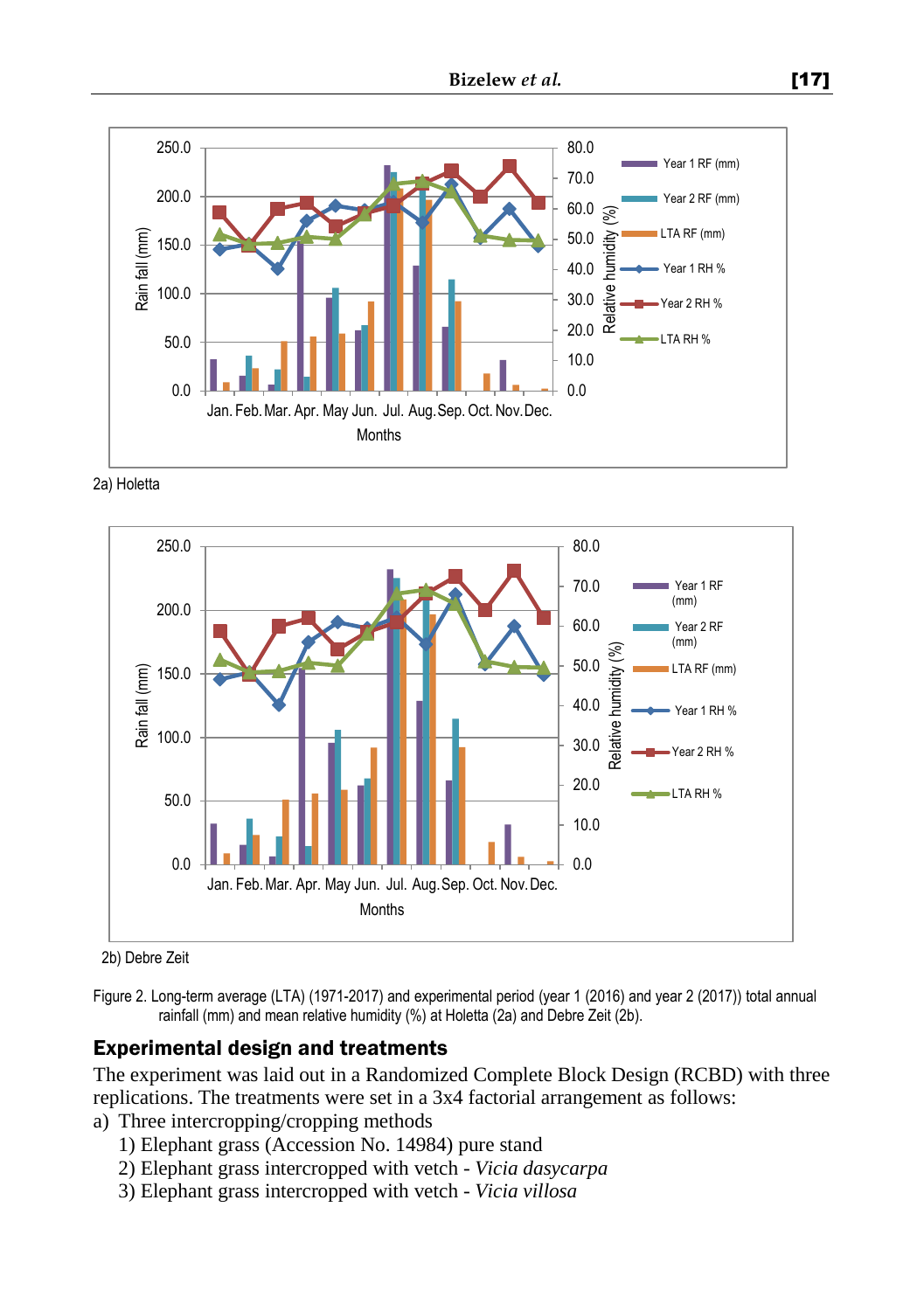| Spacing | Inter row s pacing | Intra row spacing |
|---------|--------------------|-------------------|
|         | (cm)               | (cm)              |
| S1      | 75                 | 75                |
| S2      | 100                | 50                |
| S3      | 125                | 25                |
| SΔ      |                    | 50                |

### b) Four planting spaces of elephant grass as described in table 2

Table 2. Description of spacing

## Field preparation and forage establishment

The experimental field at both the locations was plowed and harrowed using a tractor mounted moldboard plow and disc harrow. Elephant grass (Accession no 14984) root splits obtained from Holetta research center were planted on 1 July 2016 and 14 July 2016 at Holetta and Debre Zeit, respectively on a plot size of 13.5  $m^2$  (2.25 m x 6 m). Seeds of the two vetch species (*V. dasycarpa* and *V. villossa*) were also obtained from Holetta and sown according to the treatment set up, at the rate of 25 kg/ha by broadcasting uniformly over three weeks established elephant grass plots. The vetch seeds sown were mixed with the upper soil layer using hand hoeing to facilitate germination. At both locations, fertilizer at the rate of 100 kg/ha DAP (18 kg N and 46 kg  $P_2 O_5$ ) was uniformly applied for all treatment plots at the time of elephant grass planting to enhance better root development. Hand weeding and hoeing were done during establishment and after every harvest of elephant grass to facilitate regrowth.

## Data collection and sampling

Harvesting of elephant grass and vetch intercropping was made when the vetch reaches at a stage of 50% flowering. During harvesting of elephant grass, each plant constituted a bunch of tillers. Plant height (cm) of elephant grass and vetch species was determined by recording an average height of five randomly selected plants per plot and measured from the ground to its highest tip of the plant using a height measuring marked timber prior to harvesting. The forages were harvested about 5 to 10 cm from the ground using sickles. The fresh weight of the harvested herbage in each plot was measured using spring balance. Fresh subsamples of 900 g were taken from each plot and from each plant species, separately. Forage samples were chopped and shredded to facilitate drying. Drying was done using a forced air draft oven at  $65^{\circ}$ C for 72 hours. Dry matter percentage was estimated by dividing the dried forage sample by the fresh sample and multiply it by hundred. The dry biomass yield (DM, t/ha) was calculated using the following formula as

$$
DM yield (t/ha) = TFW x (DWss/HA x FWss) x 10
$$

Where; TFW = total fresh weight kg/plot, DWss = dry weight of subsample in grams, FWss = fresh weight of subsample in grams, HA = Harvest plot area in square meters and 10 is a constant for conversion of yields in  $\text{kg/m}^2$  to t/ha.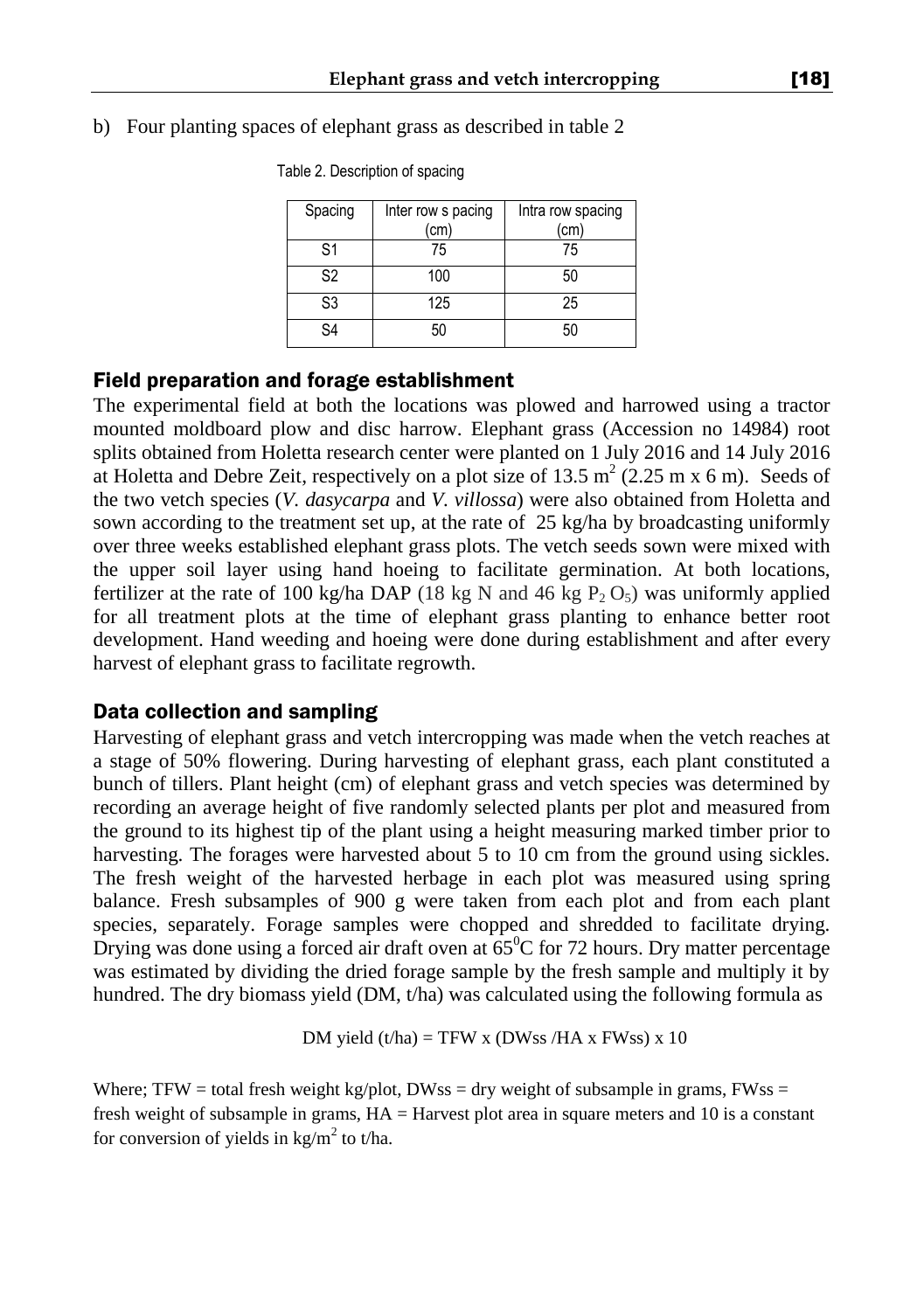The leaf to stem ratio (LSR) of elephant grass was determined by harvesting five randomly selected plants and partitioning into leaf and stem fractions for each plot. The fresh leaves and stems were weighed separately and dried in forced air draft oven to constant weights and proportions on dry matter basis were determined. Stand count (the bunch against to the initially planted root splits) of elephant grass (a bunch considered as one plant) per plot was taken during every harvest to determine its stand count as a percentage of the total number of plants initially planted root splits per plot  $(S1 = 24$  root splits per plot  $(13.5m^2)$ , S2= 30 root splits, S3= 45 root splits and S4= 60 root splits were used).

#### Statistical analysis

The collected field performance data (plant height, leaf to stem ratio, number of tillers, stand count and biomass yield) were analyzed using analysis of variance (ANOVA) procedures of SAS (SAS, 2002) version 9.1. Least significance difference (LSD) at 5% significance level was used for comparison of means. The following general model was used for data analysis:

 $Y_{ijklm} = \mu + B_i + S_j + I_k + L_l + H_m + (S^*I)_{jk} + e_{ijklm}$ ; where  $Y_{ijklm} =$  the measured response,  $\mu$  = the overall mean;  $B_i$ = the effect of the i<sup>th</sup> block; Sj= the effect of the j<sup>th</sup> spacing (j=4); I<sub>k</sub> = the effect of the k<sup>th</sup> vetch intercropping (k= 3); L<sub>1</sub> = the effect of the l<sup>th</sup> location (l= 2); H<sub>m</sub> = the effect of m<sup>th</sup> year of harvesting (m= 2);  $(S^*I)_{ik}$ = the interaction of plant spacing and vetch intercropping;  $e_{iiklm}$  = the random error.

# Results and Discussion

### Agronomic performance

Overall, there were no significant interactions between the effects of the main treatment variables (vetch intercropping and plant spacing) so main effects only are presented except for leaf to stem ratio in the combined analysis over years at Holetta, over locations in year 1 and over years and locations  $(P<0.05)$  (Table 4).

### Plant height at harvest

Elephant grass did not attain the recommended harvesting height (100.0 cm to 150.0 cm) during the establishment year (year 1 harvesting) at Holetta. This was in line with the previous reports of Fekede *et al.* (2005) and Kariuki *et al.* (2016) in elephant grass in Ethiopia and Kenya, respectively. This was expected due to its slow rate of growth during the establishment year in the cool highlands like Holetta. On the other hand, height of vetch species was higher than that of elephant grass during establishment year at Holetta. This could be due to their dominance and better competition for resources. However, in the second year (year 2 harvesting) elephant grass attained the recommended harvesting height (100.0 cm to 150.0 cm) within three months during the active growing period in the area. The mean plant height observed in the present study was in agreement with previous finding of Fekede *et al. (*2005) in the central highlands of Ethiopia. In contrast, elephant grass attained the range of recommended harvesting height during both year 1 and 2 at Debre Zeit. Unlike at Holetta, shorter plant height of vetch species was recorded in vetch intercropping at Debre Zeit during both years indicating that elephant grass better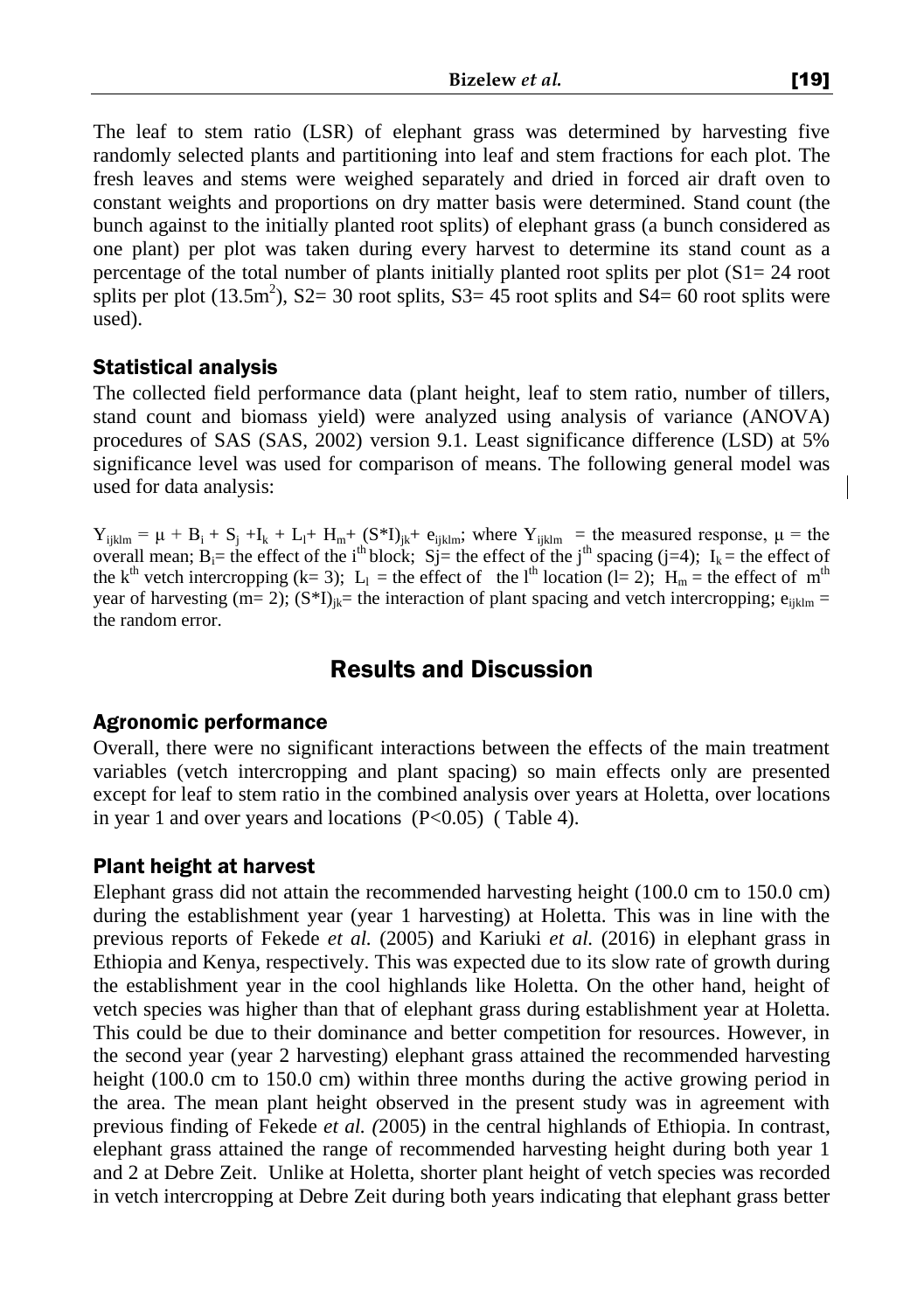expressed its genetic potential relatively under warmer than cooler environmental conditions.

Spacing of elephant grass had no significant (P>0.05) effect on height of elephant grass except the combined analysis of vetch species height (Table 3). The present result was consistent with the finding of Genet *et al.* (2017) who reported that Desho grass spacing (10 x 50, 30 x 50, 50 x 50 cm) had no significant effect on plant height at harvest. In the present study, the mean height of elephant grass was 98.5 cm over locations and years. This figure was closely lower than the value (109.6 cm) reported by Fekede *et al*. (2005) at Holetta. The low moisture stress encountered, minimum temperature (frost) and higher maximum temperature in the establishment year of the study period might have resulted in non-significant effect of spacing on elephant grass and vetch species height except for combined analysis of vetch species over locations (Figure 1 and 2). Height of vetch intercropping at harvest was in order of increasing with a decreasing in spacing of elephant grass (S1>S2>S3>S4) in the combined analysis. It could be attributed to more competition of vetch intercropping at a lower spacing (high density) of elephant grass for light. This finding was consistent with the value reported by Taleie *et al.* (2012) who observed that taller stevia plants were achieved by the closer (lower) spacing (50×20 cm). Such an increase in plant height with increased plant density (lower spacing) might be explained by increased activity of stem growth hormone for plant sun light competition. In contrary to the present study, Mujeeb-ur-Rahman *et al.* (2007) reported that the wider spacing resulted in the tallest plant height and was due to lesser competition for nutrients, moisture, and  $CO<sub>2</sub>$  among the roots of the plants.

| Treatment                  | Holetta  |        | Debre Zeit |        | Mean     |                     |  |
|----------------------------|----------|--------|------------|--------|----------|---------------------|--|
|                            | Elephant | Vetch  | Elephant   | Vetch  | Elephant | Vetch               |  |
| <b>Vetch Intercropping</b> |          |        |            |        |          |                     |  |
| Pure stand Elephant G      | 91.1     |        | 103.6      |        | 97.3     |                     |  |
| Elephant G + V. dasycarpa  | 97.9     | 147.8  | 100.9      | 130.5  | 99.4     | 139.2               |  |
| Elephant G + V. villosa    | 94.4     | 149.4  | 103.1      | 133.6  | 98.8     | 141.5               |  |
| P-value                    | 0.0814   | 0.6665 | 0.4436     | 0.5270 | 0.5579   | 0.4492              |  |
| Plant Spacing (cm)         |          |        |            |        |          |                     |  |
| S <sub>1</sub> (75 x 75)   | 94.8     | 145.3  | 100.9      | 126.8  | 97.8     | 136.0 <sub>pc</sub> |  |
| S <sub>2</sub> (100 x 50)  | 94.4     | 145.9  | 102.1      | 124.5  | 98.3     | 135.2c              |  |
| S3 (125 x 25)              | 93.7     | 147.3  | 106.4      | 141.5  | 100.1    | 144.4ab             |  |
| S4 (50 x 50)               | 94.7     | 156.0  | 100.1      | 135.4  | 97.8     | 145.7a              |  |
| Mean                       | 94.41    | 148.60 | 102.56     | 132.06 | 98.49    | 140.33              |  |
| <b>SEM</b>                 | 0.38     | 0.53   | 0.33       | 0.59   | 0.28     | 0.40                |  |
| CV (%)                     | 10.97    | 9.08   | 7.57       | 12.50  | 9.69     | 10.85               |  |
| P-value                    | 0.9896   | 0.1930 | 0.1176     | 0.0577 | 0.7178   | 0.0327              |  |

Table 3. Mean plant height (cm) of elephant grass and vetch species as affected by vetch intercropping and plant spacing (combined over years at each location)

 *a-c Means followed by different superscripts within a column are significantly different (P<0.05); Elephant G = elephant grass.* 

### Leaf to stem ratio of elephant grass

The combined analysis showed that leaf to stem ratio (LSR) of vetch intercropping was significantly (P<0.05) different (Table 4). Higher LSR of elephant grass was recorded in vetch intercropping (*Vicia villosa* and *Vicia dasycarpa*) and the lower was recorded for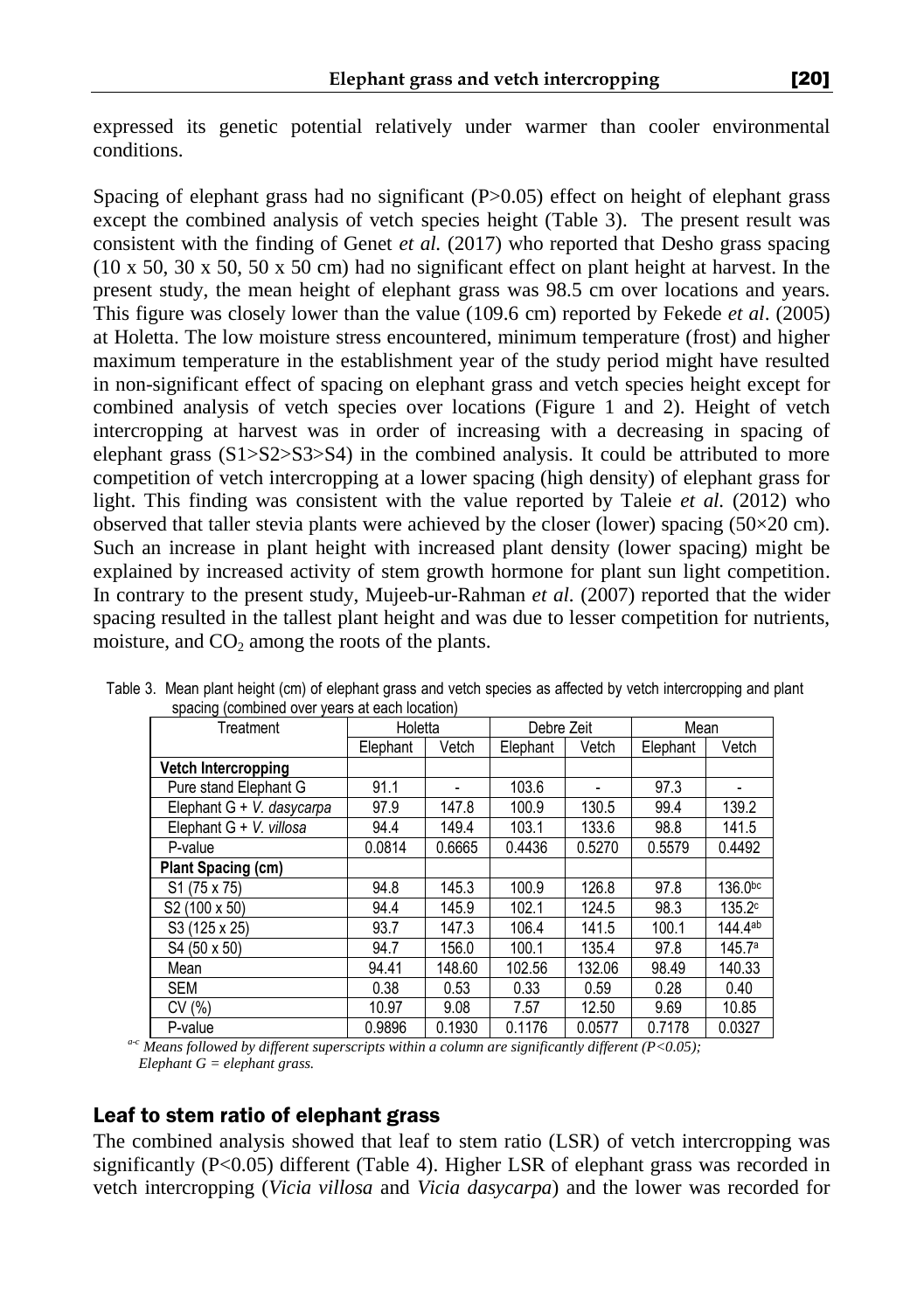pure stand elephant grass with a mean of 2.53 at Holetta. Similarly, higher LSR was recorded in vetch intercropping (*Vicia dasycarpa* and *Vicia villosa*) than pure stand elephant grass with a mean value of 1.88 at Debre Zeit. The current results were within the range values (1.13 to 4.84) reported for different elephant grass accessions in the central highlands of Ethiopia (Gezahagn *et al*., 2016) and cultivars ranged from (0.74 to 3.18) in Malaysia (Zailan *et al*., 2018). Whereas, at both locations the current mean results were higher than the figure (1.38) reported by Kawub *et al*. (2014) in elephant grass in Uganda. Higher LSR was recorded for vetch intercropping (*Vicia dasycarpa* and *Vicia villosa)* than pure stand elephant grass when combined over locations at each year. Other documented research results showed that the LSR of elephant grass can range from 1.7 to 3.1 in Thailand (Tudsri *et al*., 2002) and from 1.65 to 6.1 in Kenya (Mwendia *et al*., 2006). Results of this study were also agreed with the earlier reported ranges.

Spacing of elephant grass was significantly  $(P<0.05)$  affect the LSR of elephant grass at Debre Zeit in the combined over years (Table 4). The highest LSR was recorded at a wider spacing of S1 (75 cm  $*$  75 cm) and the lowest was obtained at S3 (125 cm  $*$  25 cm) when combined over years at Debre Zeit with an overall mean of 1.88. The present result was comparable with the findings of Tessema *et al.* (2003) who reported LSR of 1.91 for elephant grass planted at a spacing of 100 cm \* 50 cm, but higher than the figure (1.49) reported by Taye (2004) at a spacing of 50 cm  $*$  50 cm. There was a significant (P<0.05) effect of vetch intercropping and plant spacing interaction on LSR of elephant grass at Holetta, in year 1 and the combined analysis over years and locations with an overall mean of 2.53, 2.64 and 2.21, respectively. These results were higher than the figures reported by Tessema *et al.* (2003) and Taye (2004).Generally, the trend of LSR value was decreased for all vetch intercropping almost in order of decreasing plant spacing; at all plant spacing S1 (75 cm  $*$  75 cm) gave the highest LSR and S3 (125 cm  $*$  25 cm) gave the least.

| Treatment                 | Holetta           | Debre Zeit        | Year 1            | Year 2            | Mean               |
|---------------------------|-------------------|-------------------|-------------------|-------------------|--------------------|
| Vetch Intercropping       |                   |                   |                   |                   |                    |
| Pure stand Elephant G     | 2.33 <sup>b</sup> | 1.65 <sup>b</sup> | 2.34 <sup>b</sup> | 1.64 <sup>b</sup> | 1.99 <sup>b</sup>  |
| Elephant G + V. dasycarpa | 2.55ab            | 1.95a             | 2.68 <sup>a</sup> | 1.86 <sup>a</sup> | 2.25 <sup>a</sup>  |
| Elephant G + V. villosa   | 2.71a             | 2.04a             | 2.89a             | 1.82a             | 2.38 <sup>a</sup>  |
| P-value                   | 0.0345            | 0.0005            | 0.0025            | 0.0022            | 0.0001             |
| <b>Plant Spacing (cm)</b> |                   |                   |                   |                   |                    |
| $S1(75 \times 75)$        | 2.63              | 2.11a             | 2.92              | 1.82              | 2.37a              |
| S2 (100 x 50)             | 2.56              | 1.80 <sup>b</sup> | 2.59              | 1.77              | 2.18ab             |
| S3 (125 x 25)             | 2.41              | 1.75 <sup>b</sup> | 2.44              | 1.71              | 2.08 <sup>b</sup>  |
| S4 (50 x 50)              | 2.53              | 1.86 <sup>b</sup> | 2.59              | 1.77              | 2.20 <sub>ab</sub> |
| Mean                      | 2.53              | 1.88              | 2.64              | 1.77              | 2.21               |
| <b>SEM</b>                | 0.08              | 0.07              | 0.08              | 0.06              | 0.05               |
| CV(%)                     | 19.66             | 17.85             | 19.53             | 12.38             | 18.41              |
| P-value                   | 0.6240            | 0.0103            | 0.0528            | 0.5082            | 0.0280             |
| l*S                       | 0.0396            | 0.0536            | 0.0164            | 0.3781            | 0.0035             |

Table 4. Mean leaf to stem ratio of elephant grass as affected by vetch intercropping and plant spacing (combined over years and locations)

*a, b Means followed by different superscripts within a column are significantly different (P<0.05); Elephant G = elephant grass; Year 1= 2016 harvesting; Year 2= 2017 harvesting; I= vetch intercropping; S= plant spacing; I\*S= interaction of vetch intercropping and plant spacing*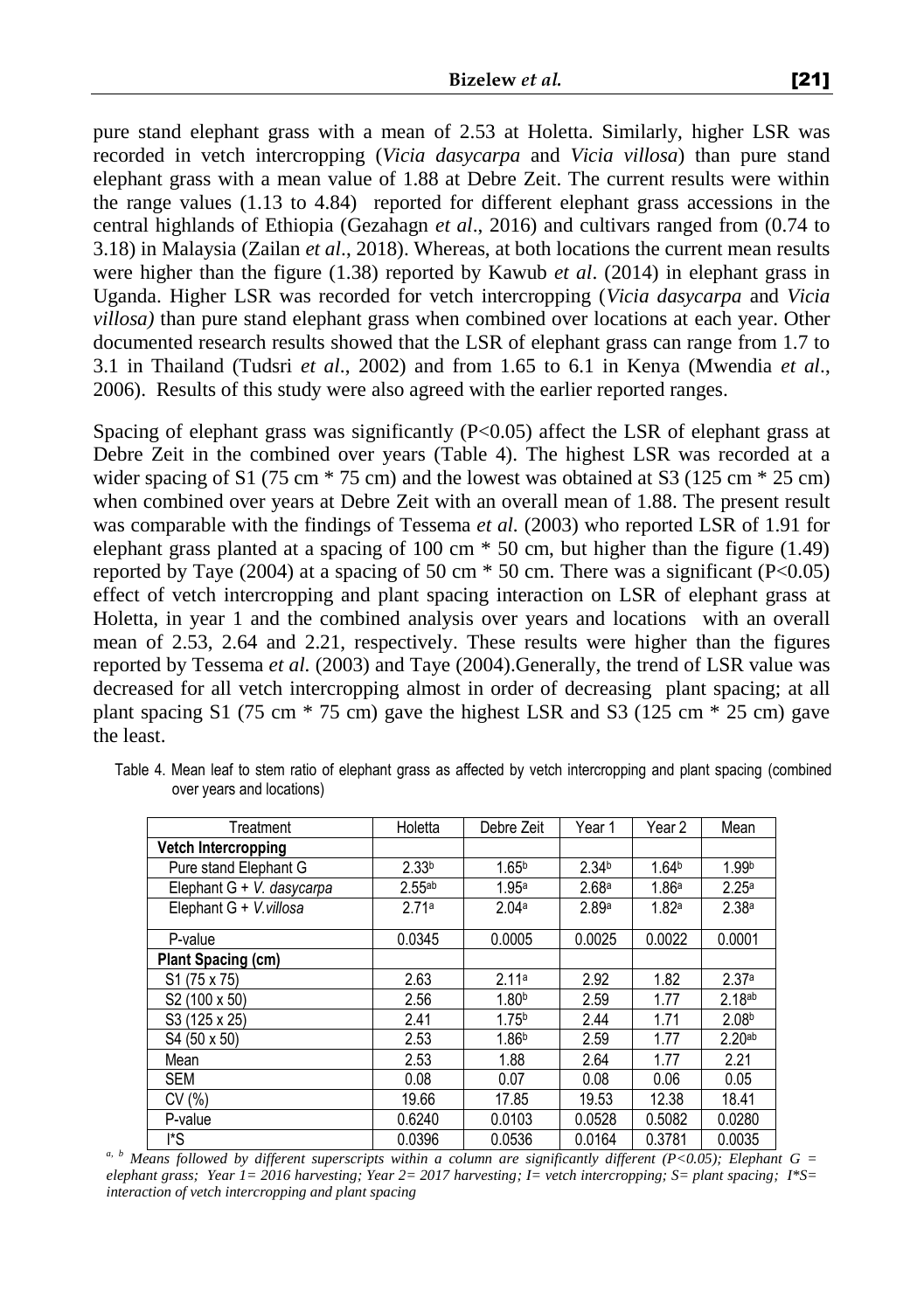#### Tillering performance of elephant grass

The number of tillers per plant (elephant grass) varied significantly  $(P< 0.05)$  in vetch intercropping when combined over locations for year 1 (Table 5). Comparable and higher number of tillers was recorded in *Vicia dasycarpa* and *Vicia villosa* intercropping than pure stand elephant grass. In contrast, non-significant  $(P> 0.05)$  results were reported by Fekede *et al.* (2005) in vetch intercropping. More number of elephant grass tillers was produced at Debre Zeit than Holetta in both pure stands and vetch intercropped plots. The low stand count of elephant grass at Debre Zeit as indicated in Table 6 might be accelerated componentry growth to produce more number of tillers. The mean number of tillers produced per elephant grass (Debre Zeit vs Holetta) was 44.3 vs 32.1, 47.5 vs 32.9 and 48.0 vs 32.0 for pure stand elephant grass, *Vicia dasycarpa* and *Vicia villosa* intercropping, respectively. At Debre Zeit and Holetta, the present results were higher and within the range value (26.4 to 38.2) reported by Gezahagn *et al*. (2016), respectively and higher than the value (21.3) reported by Zhang *et al.* (2010) in pure stand elephant grass. Similarly, mean tiller numbers per plant (year 2 vs year 1) was 58.3 vs 18.0, 60.6 vs 19.8 and 61.9 vs 18.6 for pure stand elephant grass, *Vicia dasycarpa* and *Vicia villosa* intercropping, respectively. Year 1 is the establishment year where plant tends to establish its root system from where tillers emerge in the subsequent growing season (Year 2) and it could be due to the perennial nature of elephant grass, which produces more number of tillers per plant and high vegetative growth, as reported by Tessema (2005). Year 1 result in this study was lower than the figure reported for elephant grass in Ethiopia (Fekede *et al*., 2005) and for Brachiaria grass in Kenya (Nguku *et al*., 2016). In year 2, about 4.0% and 6.1% number of tillers per plant (elephant grass) was produced in *Vicia dasycarpa* and *Vicia villosa* intercropping, respectively than the pure stand elephant grass. This might be due to vetch dominance during the establishment year of the grass and resulted in the death of some plants during the dry season that could be compensated by producing more number of tillers in the subsequent year (year 2). This result was in agreement with the finding of Fekede *et al*. (2005) in Ethiopia.

The number of tillers per elephant grass varied significantly (P< 0.05) at different spacing of elephant grass when combined over years at each location, combined over locations at year 2 and combined over locations and years. The highest number of tillers per elephant grass was recorded at a spacing of S1 (75 cm  $*$  75 cm) followed by S2 (100 cm  $*$  50 cm), S3 (125 cm  $*$  25 cm) and the lowest were recorded at a spacing of S4 (50 cm  $*$  50 cm) in order of decreasing at Holetta. More or less similar trends were also observed at Debre Zeit, combined over locations at year 2 and combined over locations and years. Year 2 mean number of tillers per elephant grass in the current result was higher than the value (54.3) reported by Kesang *et al.* (2015) in elephant grass hybrid and comparable with the figure (60.0) documented by Nyambati *et al.* (2010) in elephant grass. The present result was comparable with the findings of Yasin *et al*. (2003) and Zhang *et al.* (2010) who reported higher number of tillers at a higher spacing of elephant grass. It could be high competitions for nutrients, water and sunshine at a narrow (closer) spacing of elephant grass. Similarly, the highest density in the cultivation line, there is greater competition for light, spacing, moisture and nutrients of plants, reducing the stimulation of tillering during the growing period as reported by many researchers (Tessema, 2008; Wijitphan *et al*., 2009; May *et al*., 2016).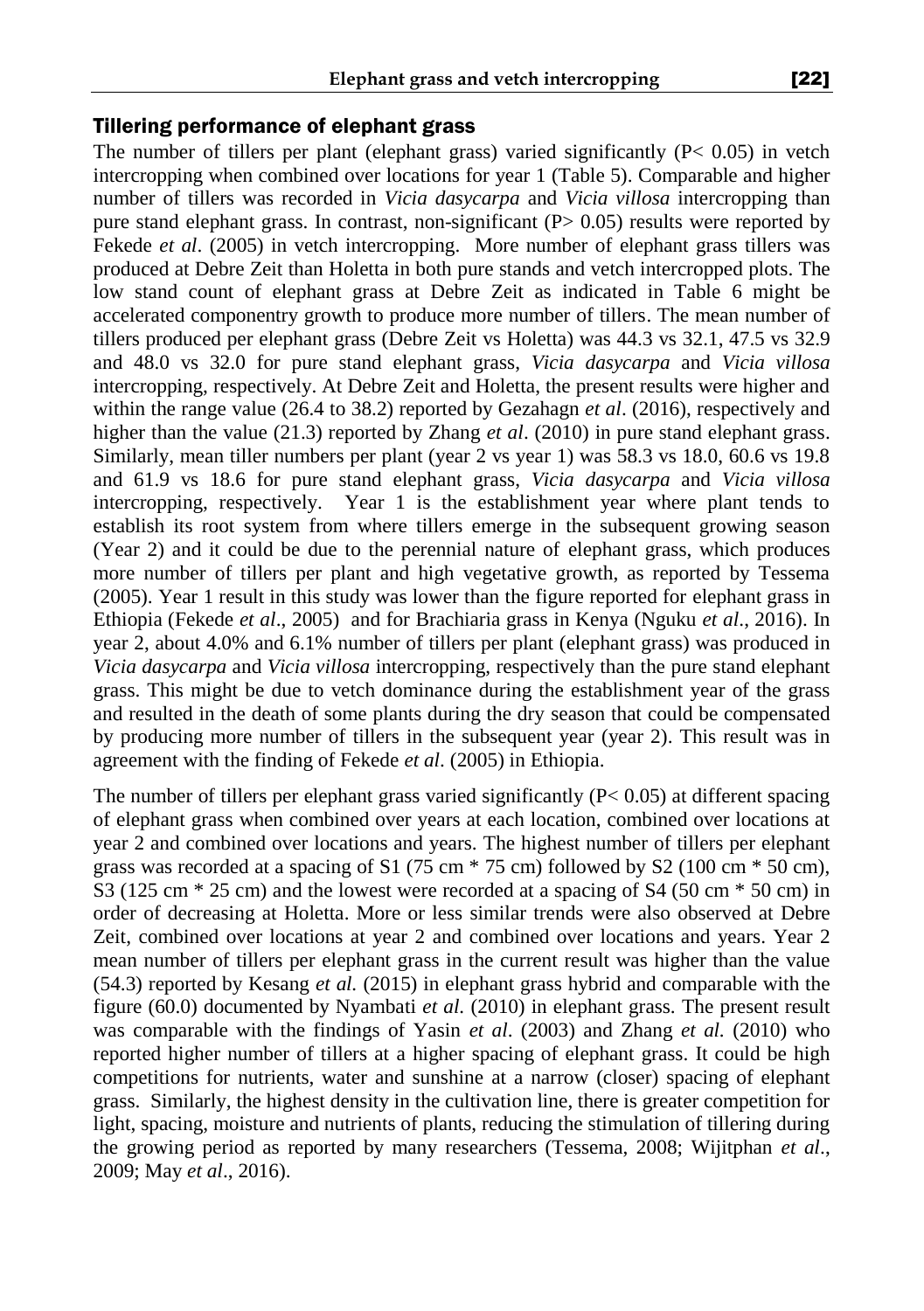| Treatment                 | Holetta           | Debre Zeit        | Year 1             | Year 2            | Mean               |
|---------------------------|-------------------|-------------------|--------------------|-------------------|--------------------|
| Vetch Intercropping       |                   |                   |                    |                   |                    |
| Pure stand Elephant G     | 32.1              | 44.3              | 18.0 <sup>b</sup>  | 58.3              | 38.2               |
| Elephant G + V. dasycarpa | 32.9              | 47.5              | 19.8 <sup>a</sup>  | 60.6              | 40.2               |
| Elephant G+ V. villosa    | 32.4              | 48.0              | 18.6 <sup>ab</sup> | 61.9              | 40.2               |
| P-value                   | 0.7981            | 0.3832            | 0.0350             | 0.5285            | 0.3363             |
| <b>Plant Spacing (cm)</b> |                   |                   |                    |                   |                    |
| S1 (75 x 75)              | 36.7 <sup>a</sup> | 49.2a             | 19.5               | 66.3a             | 42.9 <sup>a</sup>  |
| S <sub>2</sub> (100 x 50) | 32.5 <sup>b</sup> | 45.4ab            | 18.6               | 59.3ab            | 38.9 <sup>b</sup>  |
| S3 (125 x 25)             | 30.6 <sup>b</sup> | 51.5 <sup>a</sup> | 18.8               | 63.3a             | 41.1 <sup>ab</sup> |
| S4 (50 x 50)              | 30.2 <sup>b</sup> | 40.4 <sup>b</sup> | 18.3               | 52.2 <sup>b</sup> | 35.3c              |
| Mean                      | 32.5              | 46.6              | 18.8               | 60.3              | 39.5               |
| <b>SEM</b>                | 0.25              | 0.38              | 0.18               | 0.39              | 0.23               |
| CV(% )                    | 13.55             | 21.78             | 12.81              | 18.13             | 19.81              |
| P-value                   | 0.0001            | 0.0099            | 0.5225             | 0.0023            | 0.0006             |

|  |                                     |  |  |  |  |  | Table 5. Mean number of tillers per plant in elephant grass as affected by vetch intercropping and plant spacing |  |  |
|--|-------------------------------------|--|--|--|--|--|------------------------------------------------------------------------------------------------------------------|--|--|
|  | (combined over years and locations) |  |  |  |  |  |                                                                                                                  |  |  |

*a-c Means followed by different superscripts within a column are significantly different (P<0.05); Elephant G = elephant grass; Year 1= 2016 harvesting; Year 2= 2017 harvesting* 

#### Stand count of elephant grass

Stand counts of elephant grass has shown significant (P<0.05) difference due to treatment effects over years and locations (Table 6). Mean stand count (%) of pure stand elephant grass and vetch intercropping during the two years period was lower than the figure (73.4%) reported by Fekede *et al*. (2005) through the three years experimental period in Ethiopia, but higher than those values (55.6%) reported by Ramadhan *et al*. (2015) in Kenya. The stand count of elephant grass was reduced in the second year following vetch intercropping during the establishment year that may have dominated the grass and resulted in the drying out of some plants during the dry season. This was supported by a similar study in the central highlands of Ethiopia (Fekede *et al*., 2005). The effect of vetch (*Vicia dasycarpa* and *Vicia villosa)* intercropping reduced the stand count of elephant grass by 7.4 and 27.8 %, respectively as compared to the pure stand elephant over locations and years.

The stand count of elephant grass was significantly  $(P< 0.05)$  affected by spacing of elephant grass combined over years at Holetta and combined over locations and years. Comparable and higher figures were recorded at a wider spacing of S2 (100 cm \* 50 cm) and S1 (75 cm \* 75 cm) than S3 (125 cm \* 25 cm) and S4 (50 cm \* 50 cm). This could be attributed to the higher competition of plants for resources when planted at high plant density. The combined analysis has shown a stand count of 59.4 %. Tessema (2005) reported higher mean stand count of 89.9 % for different accessions of elephant grass. The low moisture stress encountered, minimum temperature (frost) and higher maximum temperature in the establishment year of the study period might have resulted in the low stand count of elephant grass (Figure 1 and 2).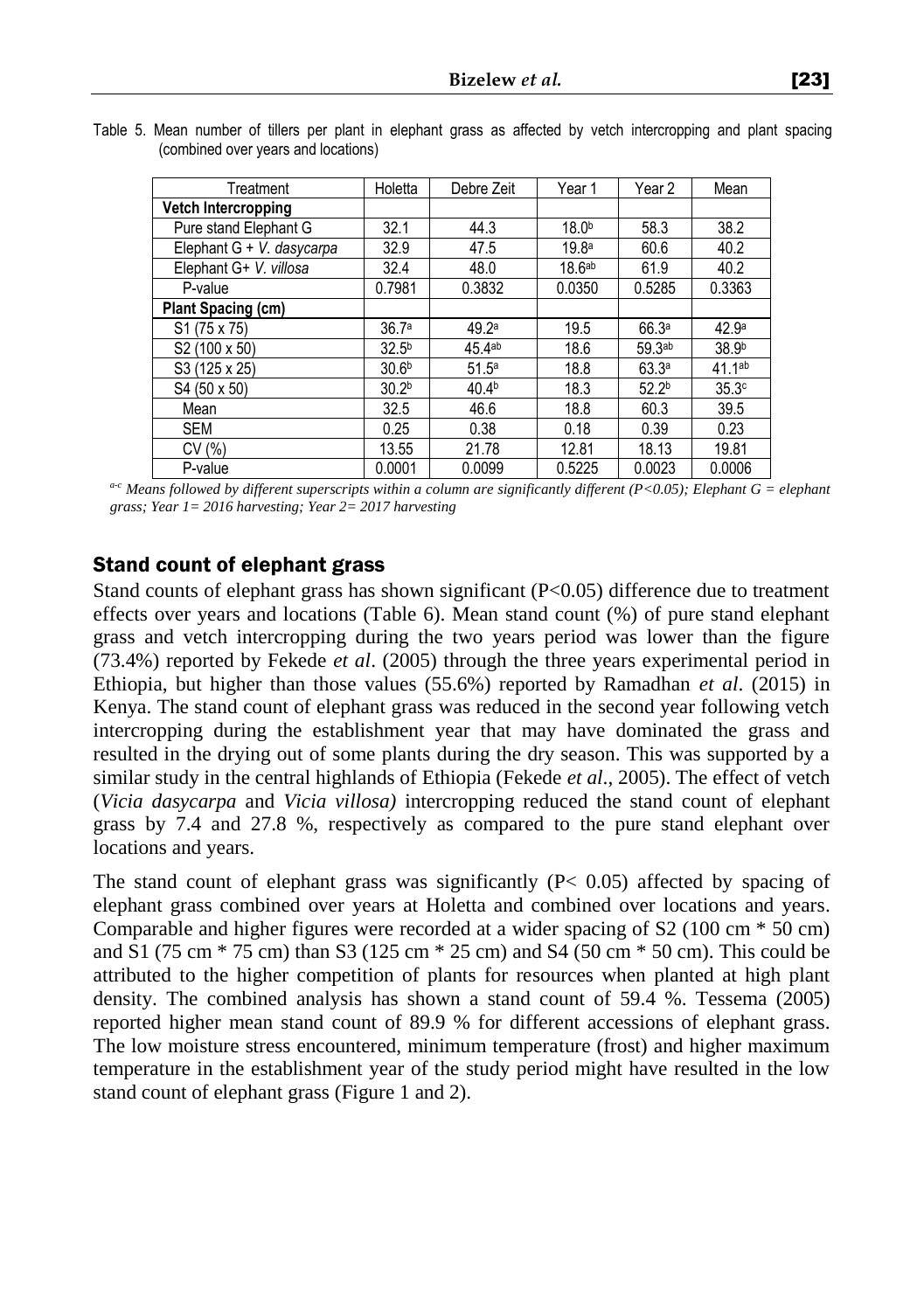| Treatment                 | Holetta            | Debre Zeit        | Year 1            | Year 2            | Mean              |
|---------------------------|--------------------|-------------------|-------------------|-------------------|-------------------|
| Vetch Intercropping       |                    |                   |                   |                   |                   |
| Pure stand Elephant G     | 75.7a              | 55.5 <sup>a</sup> | 68.4a             | 62.8 <sup>a</sup> | 65.6a             |
| Elephant G + V. dasycarpa | 71.6 <sup>a</sup>  | 50.6 <sup>a</sup> | 63.0 <sup>a</sup> | 59.2a             | 61.1 <sup>b</sup> |
| Elephant G + V. villosa   | 61.4 <sup>b</sup>  | 41.3 <sup>b</sup> | 54.0 <sup>b</sup> | 48.8 <sup>b</sup> | 51.4 <sup>c</sup> |
| P-value                   | 0.0001             | 0.0002            | 0.0001            | 0.0006            | 0.0001            |
| Plant Spacing (cm)        |                    |                   |                   |                   |                   |
| S <sub>1</sub> (75 x 75)  | 70.5 <sup>ab</sup> | 52.0              | 64.4              | 58.1              | 61.2ab            |
| S2 (100 x 50)             | 74.8a              | 50.6              | 65.4              | 60.0              | 62.7a             |
| S3 (125 x 25)             | 68.3 <sup>b</sup>  | 45.5              | 60.1              | 53.7              | 56.9 <sup>b</sup> |
| S4 (50 x 50)              | 64.7 <sup>b</sup>  | 48.6              | 57.3              | 55.8              | 56.6 <sup>b</sup> |
| Mean                      | 69.6               | 49.2              | 61.8              | 56.9              | 59.4              |
| <b>SEM</b>                | 0.35               | 0.40              | 0.38              | 0.41              | 0.28              |
| CV(%)                     | 12.70              | 23.29             | 16.45             | 21.21             | 18.69             |
| P-value                   | 0.0095             | 0.3644            | 0.0730            | 0.4364            | 0.0472            |

Table 6. Mean stand count (%) of elephant grass as affected by vetch intercropping and plant spacing (combined over years and locations)

*a-c Means followed by different superscripts with in a column are significantly different (P<0.05); S1= 24 root splits of elephant grass per plot (13.5m<sup>2</sup> ) planted initially; S2= 30 root splits per plot; S3= 45 root splits per plot; S4=60 root splits per plot; Elephant G = elephant grass; Year 1= 2016 harvesting; Year 2= 2017 harvesting* 

### Herbage yield of elephant grass and vetch species

Dry matter yield (DMY) of vetch intercropping varied significantly  $(P<0.05)$  at Holetta combined over years and locations (Tables 7 and 8). The result showed that vetch intercropping gave higher DM yield than the pure stand elephant grass in both the locations over years. *Vicia villosa* intercropping gave higher DM yield at Holetta in year 1. On the other hand, *Vicia dasycarpa* intercropping gave better DM yield at Debre Zeit in year 2. Vetch intercropping gave higher overall mean DM yield at Debre Zeit than Holetta. Year of harvesting was also affected the DM yield of vetch intercropping and the overall mean DM yields were 8.03 and 14.39 t/ha for year 1 and 2, respectively. Generally, at Holetta intercropping *Vicia dasycarpa* and *Vicia villosa* gave 67.1 and 72.9 % more DM yield advantages than the pure stand elephant grass, respectively. Similarly, at Debre Zeit, intercropping *Vicia dasycarpa* and *Vicia villosa* gave 11.0 and 6.0 % more DMY than the pure stand elephant grass, respectively. This could be due to nitrogen accretion from the vetch to the grass through nitrogen fixation (Tessema and Baars, 2006). This shows vetch intercropping could be more advantageous in the cooler areas like Holetta where elephant grass requires more time for establishment and fodder production. In vetch intercropping treatment the dry matter yield (DMY) of vetch species was significantly (P<0.05) varied over years and locations (Table 8). The DMY of *Vicia villosa* was significant and higher than *Vicia dasycarpa.*

Combined analysis over locations and years also indicated that vetch intercropping gave higher DM yield than the pure stand elephant grass. The DM yield of pure stand elephant grass (9.47 t/ ha) was in line with the value (9.2 t/ha) reported earlier by ILRI, (2010). It was also shown that intercropping *Vicia dasycarpa* and *Vicia villosa* had more DM yield advantages of 28.4 and 26.8 % over the pure stand elephant grass, respectively. A considerable variation in terms of DM yield was observed among vetch intercropping and the pure stand elephant grass, which was in agreement with other findings (Fekede *et al*.,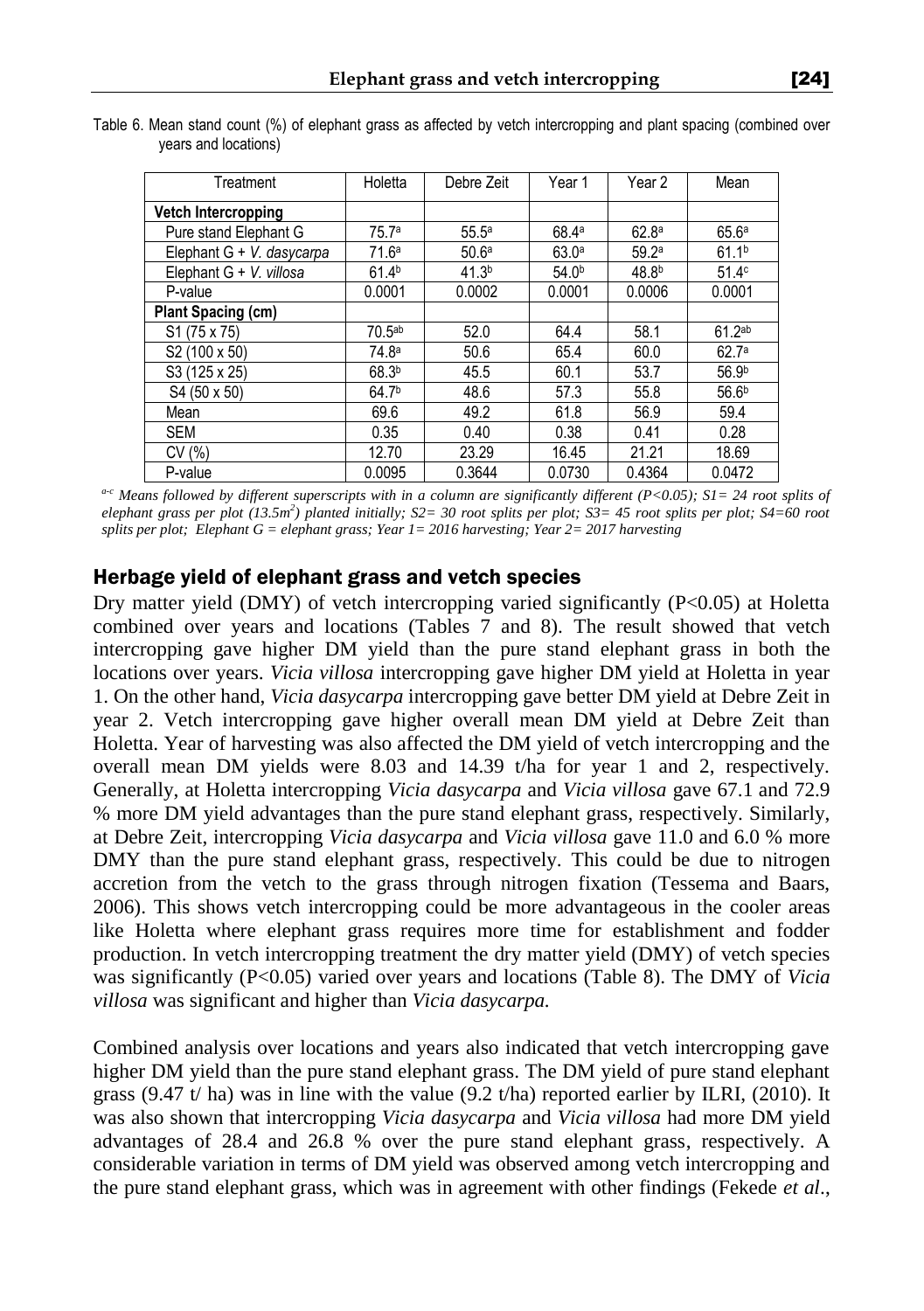2005; Samuel *et al*., 2015). Combined analysis of vetch intercropping and pure stand elephant grass in the current study was also closer and within the range values (10 to 15 DM t/ ha/year) reported for pure stand elephant grass under rain fed conditions at Holetta (Seyoum *et al*., 1998).

Dry matter yield of pure stand elephant grass and vetch intercropping varied significantly (P<0.05) at different spacing of elephant grass (Table 7). Total dry matter yield of pure stand elephant grass and vetch intercropping was increased with plant density at Debre Zeit and year 1. The combined analysis has also showed a similar trend in dry matter yield. Furthermore, S4 (50 cm \* 50 cm) at narrower (lower) spacing of elephant grass resulted in 17.6, 22.8 and 25.6 % more DM yield advantage over S3 (125 \* 25), S2 (100  $cm * 50$  cm) and S1 (75 cm $*$  75 cm), respectively. These could be attributed to greater number of plants per unit area (higher density of plants). Similarly, Wijitphan *et al.* (2009) indicated that there were significant effects of spacing of pure stand elephant grass (50 cm \* 80 cm) on total DM yields. Dry matter yield differences observed among the tested spacing of elephant grass were in agreement with the findings of Muhammad *et al.* (2003) and Geren *et al.* (2015) who reported higher herbage yield at the lower spacing of pure stand elephant grass (45 cm \* 45 cm) in Pakistan and giant king grass (70 cm \* 50 cm) in Turkey, respectively. In contrast, Genet *et al.* (2017) reported that plant spacing  $(10 * 50, 30 * 50$  and  $50 * 50$  cm) had no significant effect  $(P>0.05)$  on DM yield of Desho grass in northwestern highlands of Ethiopia. The overall mean DM yield recorded in this study was within the range values reported by Gezahagn *et al.* (2016; 2017) in which DM yields of different elephant grass accessions was ranged from 7.05 to 13.06 t/ha at 100 cm \* 50 cm spacing of elephant grass in Ethiopia. The combined analysis of overall mean DM yield  $(11.22 \t{tha})$  in the current study was also comparable with the findings of Gezahagn *et al.* (2016) who reported 11.04 t/ha at 100 cm \* 50 cm spacing of elephant grass. Generally, pure stand elephant grass and vetch intercropping combined over years gave higher DM yield at Debre Zeit than Holetta. This could be associated with the warm weather condition which supports fast growth and higher DM production of elephant grass.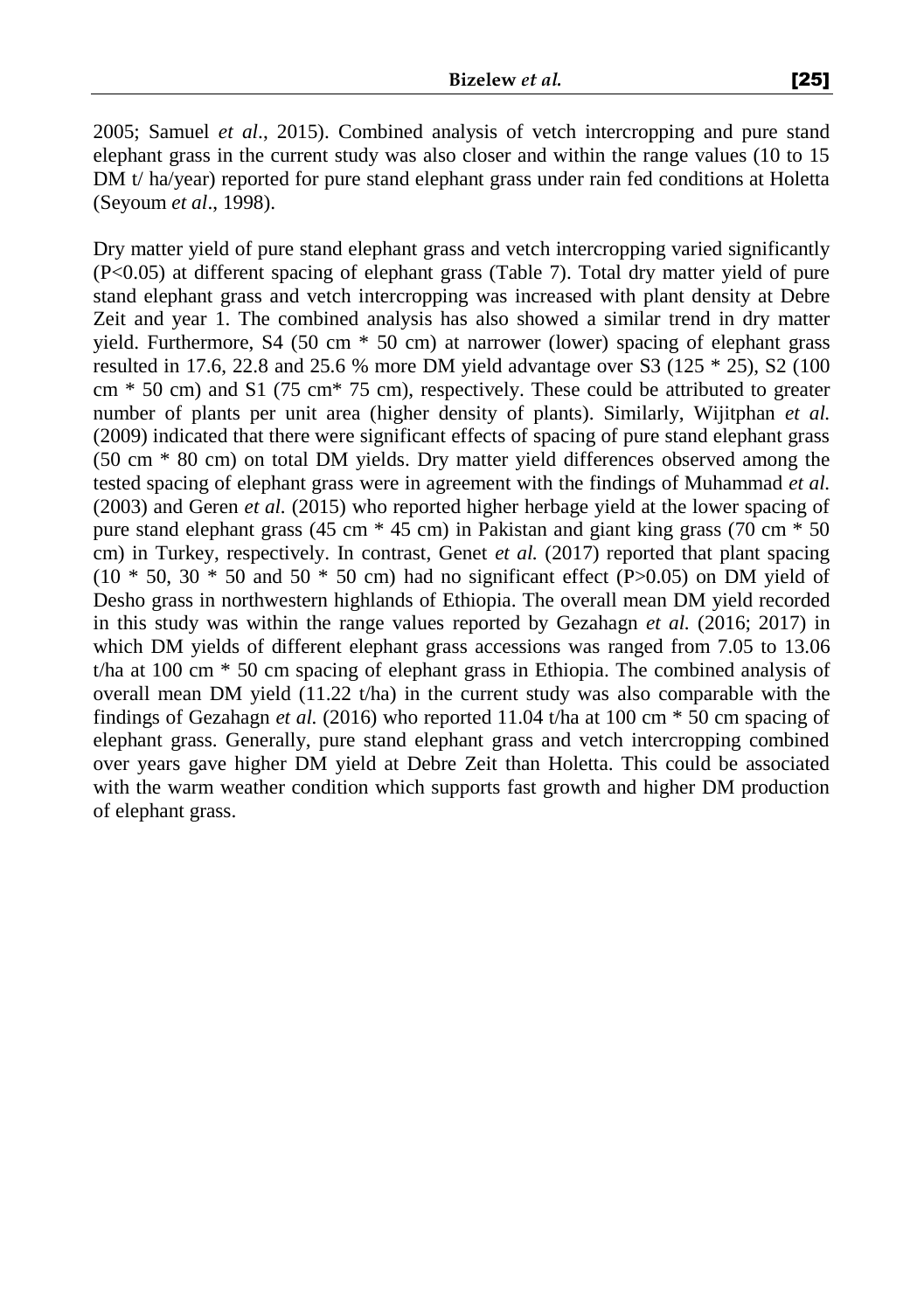Table 7.Mean annual herbage dry matter yield (t/ha) of elephant grass + vetch species as affected by vetch intercropping and plant spacing (combined over years and locations)

| Treatment                     |                             | Location                  | Year                  | Mean               |                   |
|-------------------------------|-----------------------------|---------------------------|-----------------------|--------------------|-------------------|
|                               | Holetta                     | Debre Zeit                | Year 1                | Year 2             |                   |
| <b>Vetch Intercropping</b>    |                             |                           |                       |                    |                   |
| Pure stand Elephant G         | 5.90 <sup>b</sup>           | 13.03                     | 6.14 <sup>b</sup>     | 12.78 <sup>b</sup> | 9.47 <sup>b</sup> |
| Elephant $G + V$ . dasycarpa* | 9.86 <sup>a</sup><br>(35.0) | 14.46 (29.8)              | $8.58a$ (56.2)        | 15.74a(2.3)        | 12.16a(21.3)      |
| Elephant G + V. villosa*      | 10.20a<br>(42.3)            | 13.81 (17.5)              | $9.37a$ (66.9)        | $14.64^{ab}$ (3.2) | $12.01a$ (28.1)   |
| P-value                       | 0.0001                      | 0.4111                    | 0.0001                | 0.0374             | 0.0001            |
| <b>Plant Spacing (cm)</b>     |                             |                           |                       |                    |                   |
| S1 (75 x 75)                  | 8.46<br>(45.4)              | $12.17b$ (19.6)           | $7.00^{\circ}$ (83.1) | 13.63(3.0)         | $10.32b$ (30.1)   |
| S2 (100 x 50)                 | 7.98<br>(45.0)              | 13.12 <sup>b</sup> (16.2) | $7.29c$ (72.0)        | 13.81(3.4)         | $10.55b$ (27.1)   |
| S3 (125 x 25)                 | 8.35<br>(44.8)              | $13.68^{ab}$ (12.9)       | $8.41b$ (60.4)        | 13.62(3.0)         | $11.02b$ (25.0)   |
| S4 (50 x 50)                  | 9.84<br>(45.9)              | $16.09a$ (12.7)           | 9.43a(64.1)           | 16.50(2.2)         | 12.96a(24.7)      |
| Mean                          | 8.66                        | 13.77                     | 8.03                  | 14.39              | 11.22             |
| SEM                           | 0.17                        | 0.23                      | 0.14                  | 0.23               | 0.14              |
| CV(%)                         | 25.2                        | 26.79                     | 18.38                 | 26.97              | 26.06             |
| P-value                       | 0.0668                      | 0.0163                    | 0.0001                | 0.0827             | 0.0008            |

<sup>a</sup>*-c Means followed by different superscripts within a column are significantly different (P<0.05); \*Figures in parenthesis are percentage of vetch species DMY from the total DMY (Elephant grass + Vetch species); Elephant G = elephant grass ; Year 1= 2016 harvesting; Year 2= 2017 harvesting; SEM-standard error of the mean; CV- coefficient of variation.* 

Table 8. Mean annual herbage dry matter yield (t/ha) of vetch species (legumes) as affected by vetch intercropping and plant spacing (combined over years and locations)

| Treatment                  |                   | Location          | Year              | Mean              |                   |
|----------------------------|-------------------|-------------------|-------------------|-------------------|-------------------|
|                            | Holetta           | Debre Zeit        | Year 1            | Year 2            |                   |
| <b>Vetch Intercropping</b> |                   |                   |                   |                   |                   |
| Pure stand Elephant G.     |                   |                   | -                 |                   |                   |
| Elephant G + V. dasycarpa  | 3.45 <sup>b</sup> | 1.74 <sup>b</sup> | 4.83 <sup>b</sup> | 0.36 <sup>b</sup> | 2.59 <sup>b</sup> |
| Elephant G + V. villosa    | 4.31a             | 2.42a             | 6.27a             | 0.47a             | 3.37a             |
| P-value                    | 0.0024            | 0.0011            | 0.0001            | 0.0008            | 0.0001            |
| Plant Spacing (cm)         |                   |                   |                   |                   |                   |
| S1 (75 x 75)               | 3.84              | 2.39              | 5.82              | 0.41              | 3.11              |
| S2 (100 x 50)              | 3.59              | 2.13              | 5.25              | 0.47              | 2.86              |
| S3 (125 x 25)              | 3.74              | 1.76              | 5.08              | 0.41              | 2.75              |
| S4 (50 x 50)               | 4.35              | 2.05              | 6.04              | 0.36              | 3.20              |
| Mean                       | 3.88              | 2.08              | 5.55              | 0.41              | 2.98              |
| <b>SEM</b>                 | 0.14              | 0.12              | 0.14              | 0.05              | 0.12              |
| CV(%)                      | 23.86             | 32.48             | 16.76             | 25.55             | 22.58             |
| P-value                    | 0.2199            | 0.1658            | 0.0523            | 0.1032            | 0.0778            |

*a, b Means followed by different superscripts with in a column are significantly different (P<0.05); Elephant G = elephant grass; Year 1= 2016 harvesting; Year 2= 2017 harvesting*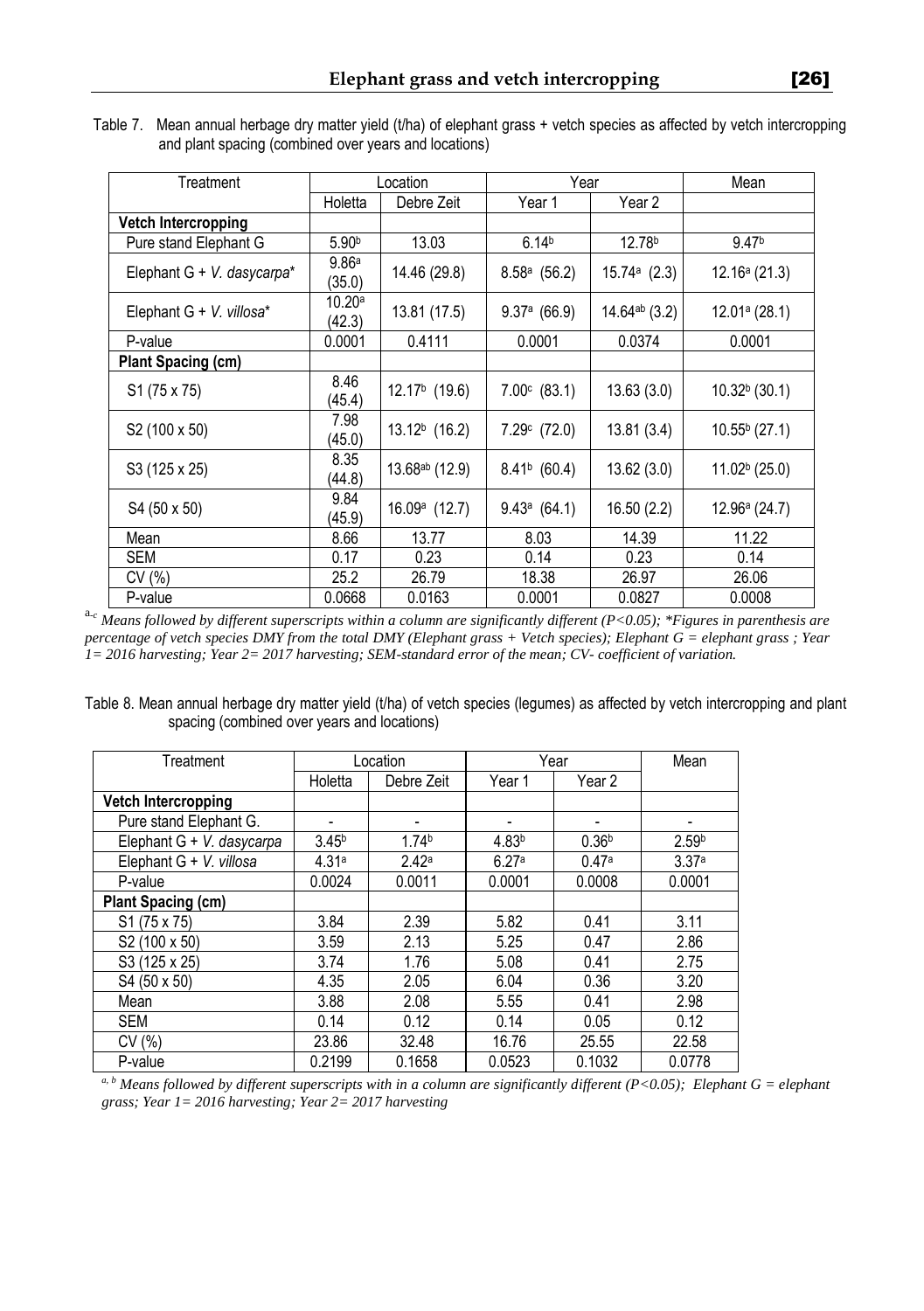# **Conclusions**

The experiment showed that vetch intercropping with elephant grass at different inter and intra row spacing in the year of establishment responded differently for most measured agronomic traits and herbage yield of elephant grass over the testing locations and years. Higher herbage yield of elephant grass was recorded at Debre Zeit than at Holetta, indicating that elephant grass better expressed its genetic potential relatively under warmer than cooler environmental conditions. Vetch intercropping with elephant grass resulted 70.0 and 8.5% herbage dry matter yield advantage than the pure stand elephant grass at Holetta and Debre Zeit, respectively when planted using S4 (50 cm \* 50 cm) spacing of elephant grass. This indicates that vetch intercropping during the establishment year of the grass could be an ideal means to produce significant amount of forage per unit area of land due to the added effect of the legumes (vetch species) in the central highlands where perennial grasses including elephant grass are slow to establish and produce very low amount of forage. In general, *Vicia dasycarpa and Vicia villosa* intercropping (at a seed rate of 25 kg/ha) three weeks after elephant grass establishment at a spacing of 50 cm \* 50 cm (between rows and plants) has resulted in higher annual herbage productivity in the tested locations, and hence advisable to be adopted by farmers who grow elephant grass in pure stands as livestock feed.

# Acknowledgments

This study was partially supported by the Ethiopian Ministry of Education, Addis Ababa University and Gambella University. Significantly supported by the Ethiopian Institute of Agricultural Research (Holetta and Debre Zeit Research Centers) in availing required inputs and facilitating the field research work is duly acknowledged. The authors are also highly acknowledged feeds and nutrition staffs of Holetta and Debre Zeit for their keen cooperation in the course of field and laboratory work.

## References

- Akman H, A Tamkoc, and A Topal. 2013. Effects on yield, yellow berry and black point disease of fertilization applications in Hungarian vetch and durum wheat intercropping system. Digital Proceeding of the ICOEST'2013, Cappadocia, June, 18-21, Nevsehir, Turkey.839-847.
- Bilal MQ, M Saeed, and M Sarwar. 2000. Effect of varying levels of nitrogen and farm yard manure application on tillering and height of Mott grass. *International Journal of Agriculture and Biology* 2: 21-23.
- Chaparro CJ, LE Sollenberger, and LE Jones Jr. 1996. Defoliation effects on 'Mott' elephant grass productivity and leaf percentage. *Agronomy Journal* 87: 981-985.
- Coll LA, R Cerrudo, J Rizzalli, P Monzon, and FH Andrade. 2012. Capture and use of water and radiation in summer intercrops in the southeast Pampas of Argentina. *Field Crops Research* 134: 105-113.
- Cuomo GJ, DC Blouin and JE Beatty. 1996. Forage potential of dwarf Napier grass and a pearl millet x Napier grass hybrid. *Agronomy Journal* 88: 434-438.
- Devendra C and RA Leng. 2011. Feed resources for animals in Asia: issues, strategies for use, intensification and integration for increased productivity. *Asian-Australasian Journal of Animal Science* 24: 303–321.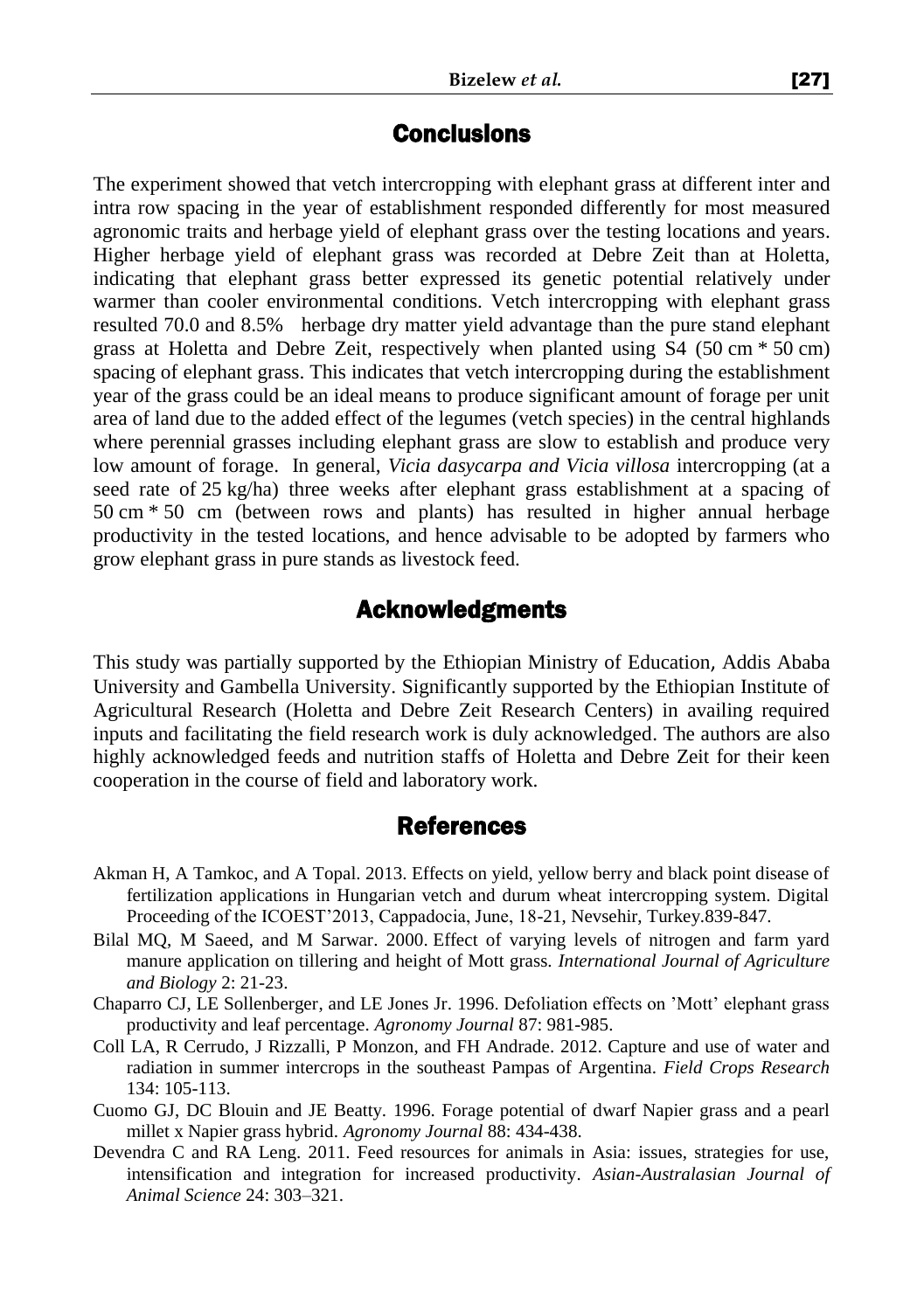- Fekede Feyissa, Getnet Assefa, Lulseged G/Hiwot, Muluneh Minta, and Tadesse T/Tsadik. 2005. Evaluation of Napier grass-vetch mixture to improve total herbage yield in the central highlands. In: Proceedings of the  $13<sup>th</sup>$  annual conference of the Ethiopian Society of Animal Production (ESAP), August 25 – 27, 2004. Addis Ababa, Ethiopia.
- Genet Tilahun, Bimrew Asmare and Yeshambel Mekuriaw. 2017. Effects of harvesting age and spacing on plant characteristics, chemical composition and yield of desho grass (*Pennisetum pedicellatum Trin*.) in the highlands of Ethiopia. *Tropical Grasslands-Forrajes Tropicales* 5(2):77–84.
- Geren H and YT Kavut. 2015. Effect of different plant densities on the yield and some silage quality characteristics of giant king grass (*Pennisetum hybridum*) under mediterranean climatic conditions. *Turkish Journal of Field Crops* 20 (1): 85-91.
- Getnet Assefa and Gezahagn Kebede. 2012. Seed Research and Development of Perennial Forage Crops in the Central Highlands. In: Getnet Assefa, Mesfin Dejene, Jean Hanson, Getachew Anemut, Solomon Mengistu & Alemayehu Mengistu (eds.). Forage Seed Research and Development in Ethiopia. Proceedings of workshop held on 12-14 May, 2011 at EIAR, Addis Ababa, Ethiopia. ISBN: 978-99944-53-84-9.
- Getnet Assefa. 2007. Evaluation of Tagasaste (*Chamaecytisus palmensis*) as forage for ruminants. Humboldt University of Berlin, PhD dissertation, Report 75-100, Germany.
- Gezahagn Kebede, Fekede Feyissa, Getnet Assefa, Mengistu Alemayehu, Alemayehu Mengistu, Aemiro Kehaliew, Kassahun Melese, Solomon Mengistu, Estifanos Tadesse, Shewangizaw Wolde and MergiaAbera. 2017. Agronomic performance, dry matter yield stability and herbage quality of Napier grass (*Pennisetum purpureum(L.)* Schumach) accessions in different agro-ecological zones of Ethiopia. *Journal of Agricultural and Crop Research* 5(4): 49-65.
- Gezahagn Kebede, Fekede Feyissa, Getnet Assefa, Mengistu Alemayehu, Alemayehu Mengistu, Aemiro Kehaliew, Kassahun Melese, Solomon Mengistu, Estifanos Tadesse, Shewangizaw Wolde and Mergia Abera. 2016. Evaluation of Napier Grass (*Pennisetum purpureum(L.)*  Schumach) Accessions for Agronomic Traits under Different Environmental Conditions of Ethiopia. *International Journal of Advanced Research* 4 (4): 1029-1035.
- HARC (Holetta Agricultural Research Center). 2003. Annual progress report. Addis Ababa, Ethiopia.
- Iannetta PP, M Young, J Bachinger, G Bergkvist, J Doltra, and RJ Lopez-Bellido. 2016. A comparative nitrogen balance and productivity analysis of legume and non-legume supported cropping systems: the potential role of biological nitrogen fixation. Front. Plant Science 7:1700. doi: 10.3389/fpls. 2016. 01700
- ILRI (International Livestock Research Institute). 2010. Napier or elephant grass ILRI 14984 (*Pennisetum purpureum*) for livestock feed on small-scale farms. Information leaflet on livestock feeds and feeding technologies for small-scale farmers. Fodder Adoption Project fodder adoption.wordpress.com.
- Kariuki IW, SW Mwendia, FN Muyekho, SI Ajanga, and DO Omayio. 2016. Biomass production and forage quality of head-smut disease Resistant napier grass accession. *African Crop Science Journal* 24:157 – 165.
- Kawube G, T Alicai, M Otim, A Mukwaya, J Kabirizi, and H Talwana. 2014. Resistance of napier grass clones to napier grass stunt disease. *African Crop Science Journal* 22 (3): 229 – 235.
- Kechero Y. 2008. Effect of Seed Proportions of Rhodes grass (*Chloris gayana*) and White sweet clover (*Melilotus alba*) at sowing on agronomic characteristics and nutritional quality. Livestock Research for Rural Development 20 (2) Retrieved May 19, 2019.
- Kesang W, R Krishna, N Harilal, T Thuk, D Chhoyten, and M Durba. 2015. Forage growth, yield and quality responses of Napier hybrid grass cultivars to three cutting intervals in the Himalayan foothills .*Tropical Grasslands – Forrajes Tropicales* 3: 142−150.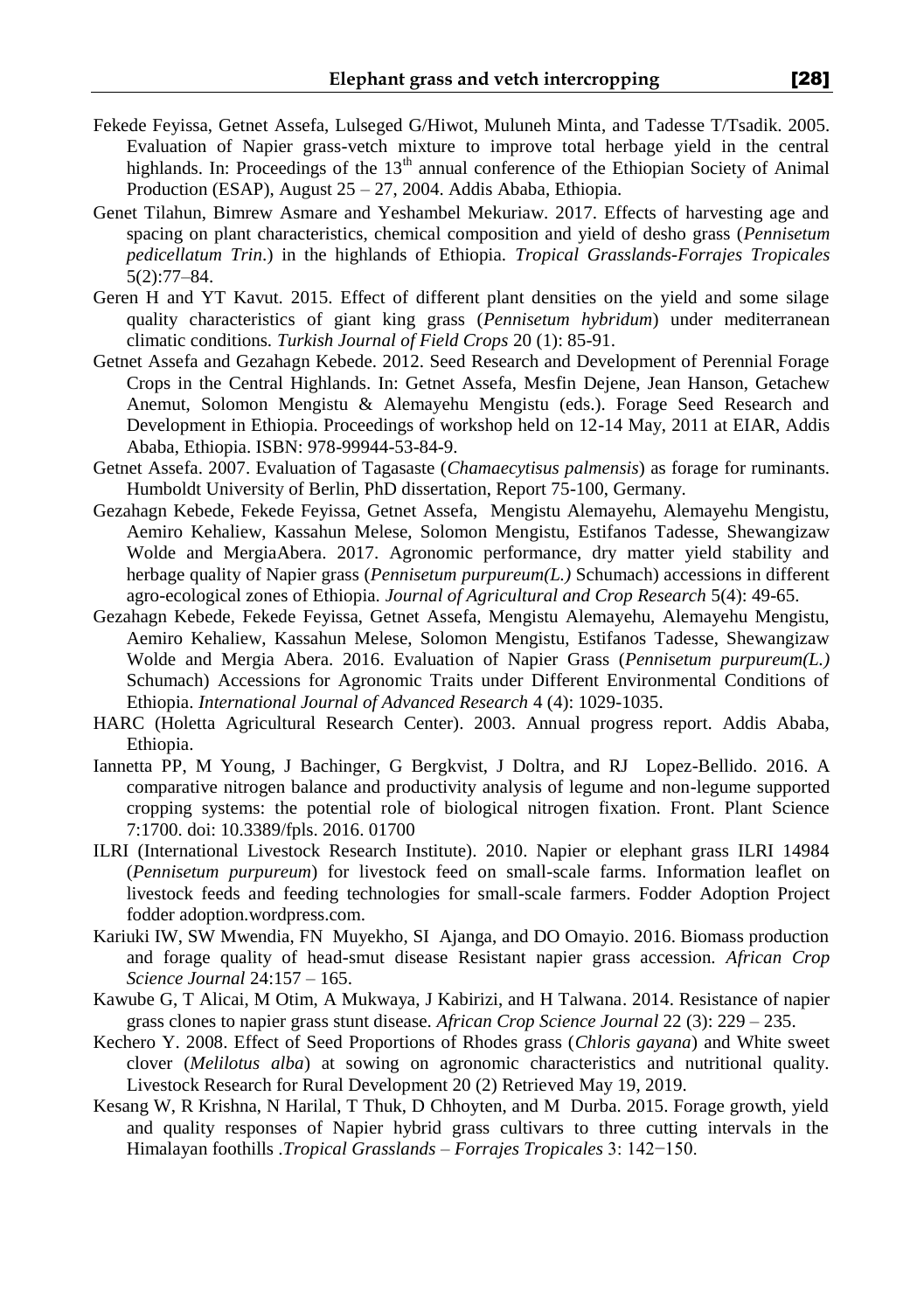- Koc A, S Erkovan, HI Erkovan, U Oz Birben, MM, and R Tunc. 2013. Competitive effects of plant species under different sowing ratios in some annual cereal and legume mixtures. *Journal of Animal and Veterinary Advances* 12(4):509-520.
- May A, VF Souza, GA Gravina, and PG Fernandes. 2016. Plant population and row spacing on biomass sorghum yield performance. *Crop Production* 46 (3):434-439.
- Muhammad Yasin, M Asghar Malik, and M Shafi Nazir. 2003. Plant Spacing cum Nitrogen Management Effects on Forage Yield of Motto Elephant grass. *Pakistan Journal of Agronomy* 2(1): 13-19.
- Mujeeb-ur-Rahman, M Iqbal, MS. Jilani, and K Waseen. 2007. Effect of different plant spacing on the production of cauliflower (*Brassica oleracae* var.Botrytis*)* under agro climatic conditions of DI Khan. *Pakistan Journal of Biological Sciences* 10: 4531-4534.
- Mwangi DM and W Thorpe. 2002. The effect of establishing Desmodium intortum and Macrotyloma axillarefrom vines or seeds on dry matter yield of a Napier grass/legumes mixture. *In:* Mukisira, EA, Kiriro, FH., Wamuongo, JW Wamae, LW, Mureithi FM. and Wasike, W. (eds.) Collaborative and participatory research for sustainability improved livelihoods. Proceedings of the 7thKARI biennial scientific conference, 13 - 17 November 2000, KARI HQs, Nairobi. Kenya. pp. 13-17.
- Mwendia SW, M Wanyoike, JGM Nguguna, RG Wahome, and DM Mwangi. 2006. Evaluation of Napier grass cultivars for resistance to Napier head smut. Proceedings of the  $10<sup>th</sup>$  KARI Biennial Scientific Conference, KARI, Nairobi, Kenya, pp 85-97.
- Nguku SA, DN Njarui, NKR Musimba, D Amwata, and EM Kaindi. 2016. Primary Production Variables of Brachiaria Grass Cultivars in Kenya Dry lands, Tropical and Subtropical. *Agro ecosystems* 19 (1): 29-39.
- Nyambati EM, FN Muyekho, E Onginjo, and CM Lusweti. 2010. Production, characterization and nutritional quality of napier grass [*Pennisetum purpureum* (Schum.)] cultivars in Western Kenya. *African Journal of Plant Science* 4: 496–502.
- Preissel S, M Reckling, N Schläfke, and P Zander. 2015. Magnitude and farm economic value of grain legume pre-crop benefits in Europe: a review. *Field Crops Research* 175: 64–79.
- Ramadhan A, MN Njunie, and KK Lewa. 2015. Effect of Planting Material and Variety on Productivity and Survival of Napier Grass (*Pennisetum purpureum* schumach) in the Coastal Lowlands of Kenya. *East African Agricultural and Forestry Journal* 81(1): 40-45.
- Samuel Menbere, Mesfin Dejene and Solomon Abreha. 2015. Dry Matter Yield and Agronomic Performance of Herbaceous Legumes Intercropped with Napier Grass (*Pennisetum purpureum*) in the Semi-Arid Areas of Eastern Amhara Region. *International Journal of Recent Research in Life Sciences* (IJRRLS) 2(1):7-14.
- Sanh MV, H Wiktorsson, and LV Ly. 2002. Effects of natural grass forage to concentrate ratios and feeding principles on milk production and performance of crossbred lactating cows. *Asian- Australian Journal of Animal Sciences* 15 (5): 650-657.
- SAS (Statistical Analysis System). 2002. SAS Institute Inc., Version 9.1, Cary, NC, USA.
- Seyoum Bediye, Zinashi Sileshi, Tadesse TekileTsadik and Liyusew Ayalew. 1998. Evaluation of Napier (*Pennisetum purpureum*) and Pennisetum hybrids (*Pennisetum purpureumx pennisetum typhoides*) in the central highlands of Ethiopia. Proceedings of the 5<sup>th</sup> National Conference of the Ethiopian Society of Animal Production (ESAP), May 14-17, 1997. Addis Ababa, Ethiopia, pp. 194-202.
- Taleie N, Y Hamidoghli, B Rabiei, and S. Hamidoghli. 2012. Effects of plant density and transplanting date on herbage, stevioside, phenol and flavonoid yield of Stevia rebaudiana Bertoni. International Journal of Agriculture and Crop Sciences 4 (6): 298-302.
- Tessema Zewdu, RMT. Baars, Alemu Yami and N Dawit. 2003. Effect of plant height at cutting and fertilizer on growth of Napier grass (*Pennisetum purpureum* (L.) Schumach.) *Tropical science* 43: 57-61.